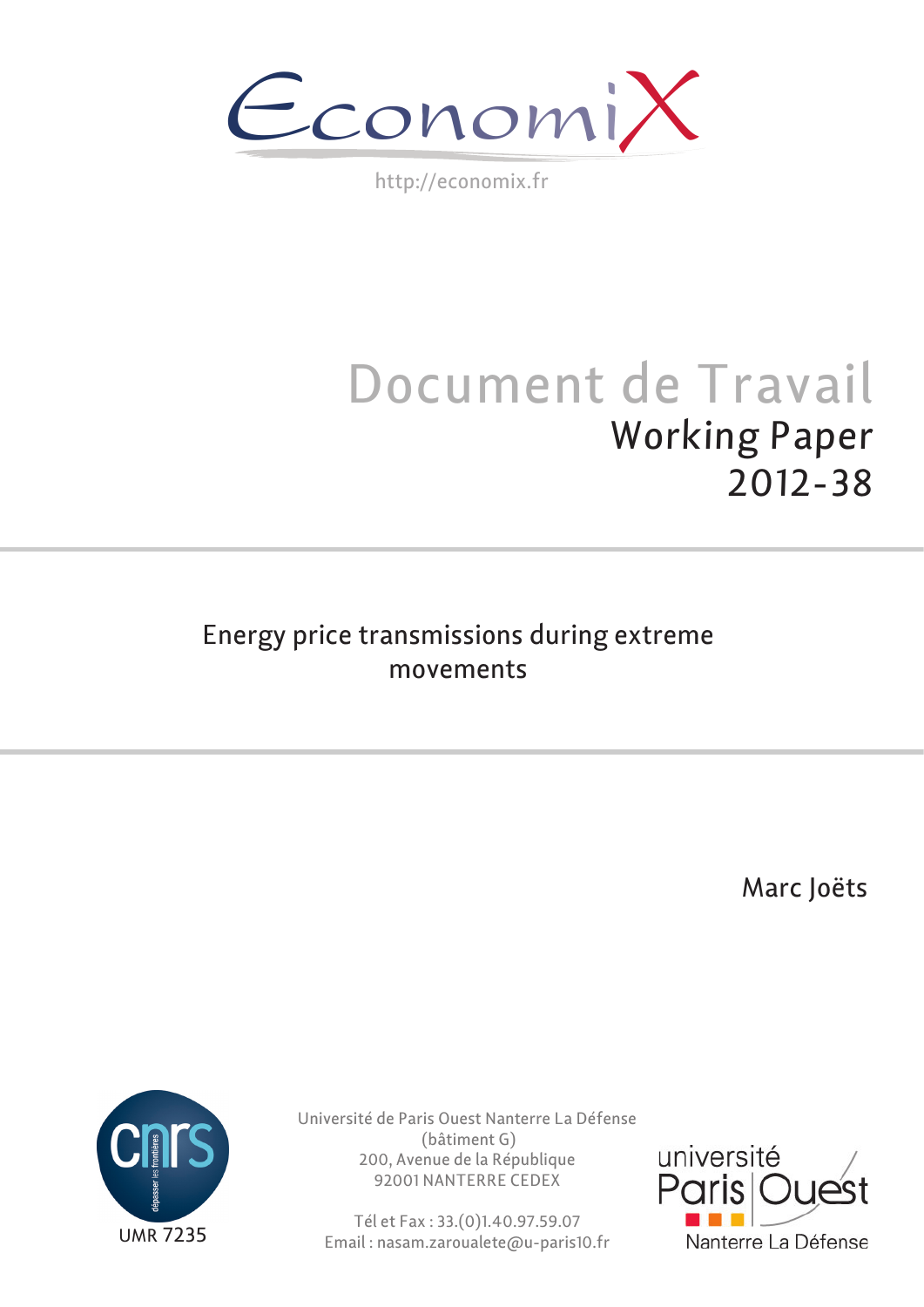# Energy price transmissions during extreme movements

### Marc Joëts<sup>†</sup>

April 30, 2012

#### Abstract

This paper investigates price transmissions across European energy forward markets at distinct maturities during both normal times and extreme fluctuation periods. To this end, we rely on the traditional Granger causality test (in mean) and its multivariate extension in tail distribution developped by Candelon, Joëts, and Tokpavi (2012). Considering forward energy prices at 1, 10, 20, and 30 months, it turns out that no significant causality exists between markets at regular times whereas comovements are at play during extreme periods especially in bear markets. More precisely, energy prices comovements appear to be stronger at short horizons than at long horizons, testifying an eventual Samuelson mechanism in the maturity prices curve. Diversification strategies tend to be more efficient as maturity increases.

JEL Classification: C32, Q40

Keywords: Forward energy prices; Value-at-Risk (VaR); CAViaR approach; risk spillover; Granger causality.

I am very grateful to ValÈrie Mignon, Anna Creti, and Sessi Tokpavi for their constructive comments and suggestions that help to improve an earlier version of the paper. Usual disclaimers apply.

<sup>&</sup>lt;sup>†</sup>EconomiX-CNRS, University of Paris Ouest, France. E-mail: marc.joets@u-paris10.fr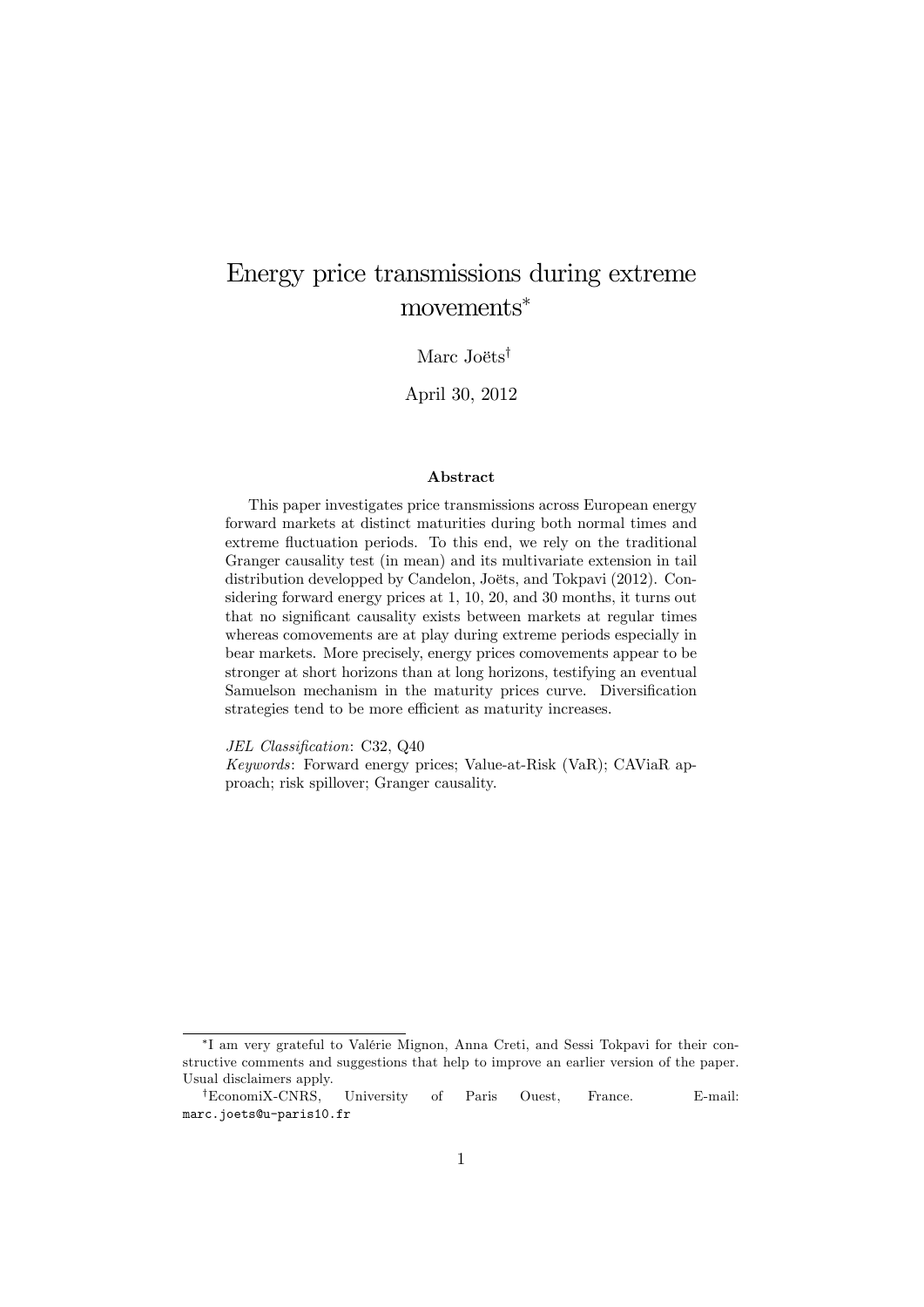## 1 Introduction

Energy price dynamics are known to be frequently volatile with extensive amplitude affecting the whole economy (Sadorsky (1999), Hamilton  $(2003)$ , Kilian  $(2008)$ , among others). In the literature, these fluctuations are attributed to both real and financial factors, such as international energy demand/supply conditions and market manipulation (Hamilton (2009), Kaufmann and Ullman (2009), Kilian (2009), Cifarelli and Paladino (2010), Ellen and Zwinkels (2010), Lombardi and Van Robays (2011), among others), leading to extreme market risks for energy participants and governments. Moreover, energy markets have recently experienced significant developments likely to influence price dynamics. European gas and electicity markets, initially monopolistic, have become competitive due to the freshly deregulation process, allowing emergence of new contracts making prices more influenced by participants than regulators (Mjelde and Bessler (2009)). In this light, market volatility may increase and the quantification of the maximum prices appears to be primordial in risk management for one's ability to make proper investment, operational, and contractual decisions. Due to the globalization process, economies are related each other notably through trade and investment, so any news about economic fundamentals in one country most likely have implications in other countries (Lin et al. (1994), Ding et al. (2011), among others). From a general viewpoint, this perspective may obviously be extended to energy market behaviors which are known to be interrelated through production, substitution and competitive processes. Indeed, several studies have validated the fact that oil, gas, coal and electricity prices may be interconnected on the long run (Bachmeier and Griffin (2006), Mjelde and Bessler (2009), Mohammadi (2009), Ma and Oxley  $(2010)$ , and Joëts and Mignon  $(2011)$ , among others). However, previous analyses mainly focus on "regular" time áuctuations without considering periods of extreme price movements (upward and downard) whereas energy prices are often characterized by intense dynamics. The general feeling along this way is that correlations between assets tend to be stronger during excessive fluctuations periods. This phenomenon, which has been largely studied in the financial literature<sup>[1](#page-2-0)</sup> suggests that comovements are larger when we focus on large absolute-value returns, and seem more important in bear markets. Under this market-comovement scenario, price movements are driven by fads and a herd behavior may be transmittable across markets (in the sense of Black (1986) and Delong et al. (1990)). High volatility is therefore coupled with highly interrelated markets making diversification almost im-

<span id="page-2-0"></span><sup>&</sup>lt;sup>1</sup>See King and Wadhwani (1990), Lin, Engle and Ito (1994), Longin and Solnik (1995), Karolyi and Stulz (1996), Longin and Solnik (2001), Ramchand and Susmel (1998), Ang and Bekaert (2002), Hong et al. (2007), Amira et al. (2009), and Ding et al. (2011) to name few.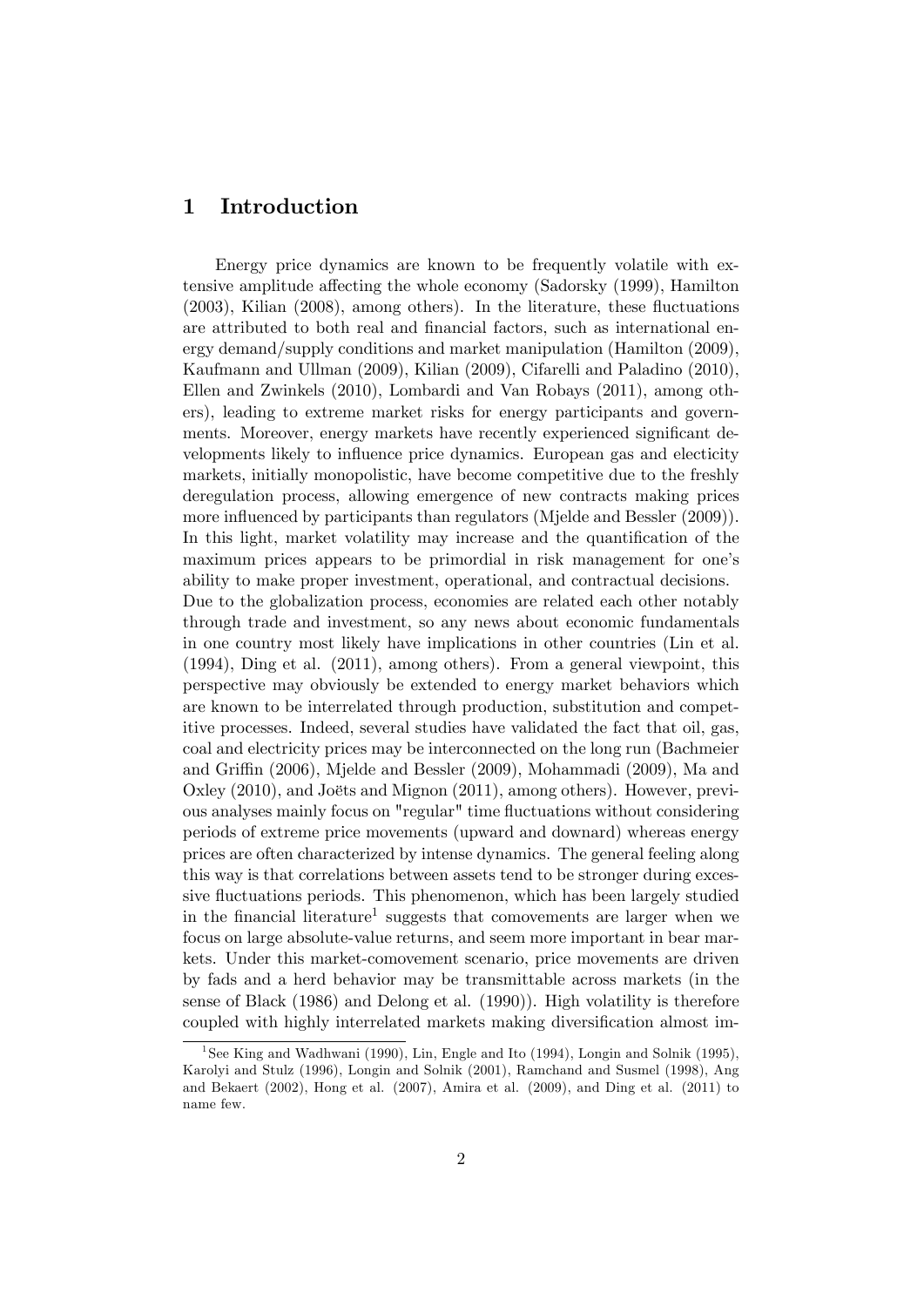possible under uncertain movements. These comovements in absolute price changes are often associated with belief dispersion (Shalen (1993)) resulting in a lack of confidence in market fundamentals. When new information occurs, distinct prior beliefs give incitation to trade leading to price changes. When traders revise their prior beliefs according to new information, it takes time for the market to "resolve" these heterogeneous behaviors which contribute to volatility clustering (Shalen (1993) and Lin, Engle and Ito (1994) among others). Thus, the diversification strategy aiming at limiting the impact of excessive movements would be almost impossible because of the markets integration, whereas it has more sense in "regular" times. As periods of extreme high energy prices have been proved to be economically detrimental (Sadorsky (1999), Oberndorfer (2009), among others), this paper proposes to extend this issue by analysing energy price comovements during periods of erratic fluctuations. This phenomenon would have important macroeconomic and microeconomic implications since absence of diversification can lead to heavy potential losses for market participants and governements. For instance, from a macroeconomic viewpoint, a perfect perception of price movements and market risk are of primary importance for policy targeting of energy-importing or exporting countries. At a microeconomic level, the price behavior, market risk and their potential transmission mechanisms are relevant to evaluating real investment decisions using the well-known asset pricing model.

In order to apprehend extreme movements, the Value-at-Risk (VaR) ap-proach is an important tool and is widely used in financial markets.<sup>[2](#page-3-0)</sup> VaR is often used to measure market risk with a single numeric value by means of the probability distribution of a random variable. It is defined as the expected maximum loss over a target horizon for a given confidence interval (see Jorion (2007)). Due to the strong volatility of commodity markets, this methodology has been recently extended to oil markets—see, Cadebo and Moya (2003), Giot and Laurent (2003), Feng et al. (2004), Sadeghi and Shavvalpour  $(2006)$ , and Fan et al.  $(2008)$ —and to the oil and gas markets—see, Aloui and Mabrouk  $(2006)$  which evaluate the risk losses in WTI, Brent crude oil and gas markets using different techniques (Historical simulation standard approach, RiskMetrics (RM), variance-covariance method based on various GARCH models, among others). However, these methodologies are quite restrictive because they are based on several strong assumptions. For instance, the nonparametric Historical simulation approach is based on a time-constant returns unconditional distribution and fractile. The parametric RM approach is based on the linear risk and the normality of price changes, which is not consistent with the market reality. Finally, GARCH methodologies suffer from the positivity and/or symmetry constraints of-

<span id="page-3-0"></span><sup>2</sup>One of the main advantage of VaR cited in literature is its user friendly way to concisely presents risk supported by the regulatory authorities.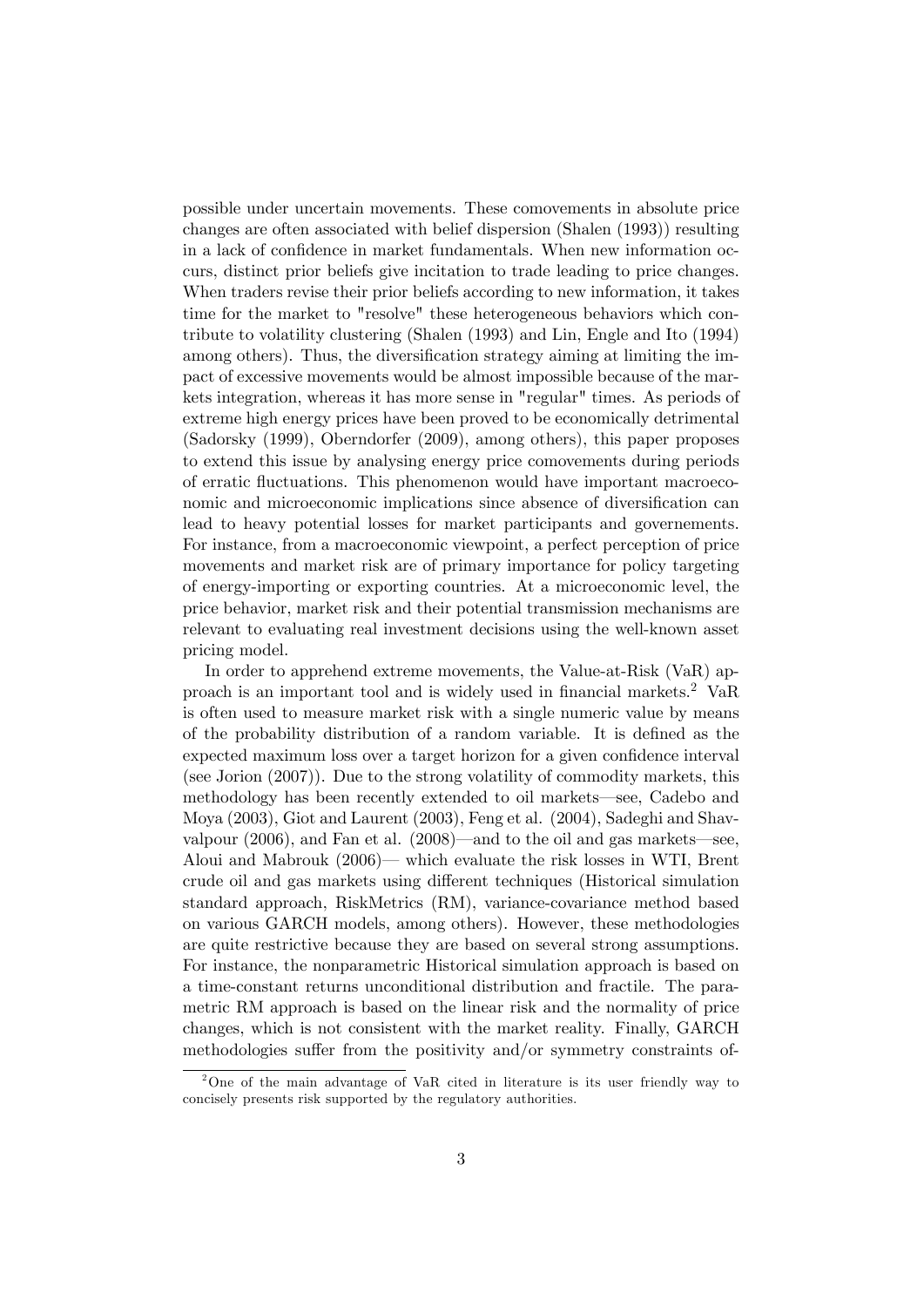ten imposed on the coefficient parameters. We improve this literature by considering extreme movements (upward and downward) of European oil, gas, coal and electricity markets using the semiparametric Conditional Autoregressive VaR (CAViaR) approach developed by Engle and Manganelli  $(2004)$ , which is considered to be less restrictive than other methodologies.<sup>[3](#page-4-0)</sup>

Despite the apparent market globalization, transmission effects among energy markets during extensive periods have been scarcely studied. Lin and Tamvakis (2001) first studied spillover effects among NYMEX and IPE crude oil contracts in both non-overlapping and simultaneous trading hours, and found significant transmission mechanism. However, they do not use the crucial information about the quantile of the distribution, which is of primary importance to apprehend tremendous variations.[4](#page-4-1) More recently, Fan et al. (2008) evaluate the market risk of daily Brent and WTI crude oil returns from May 20th, 1987 to August 1st, 2006 using a GED-GARCH model. They examine the downside and upside extreme risk spillover between both markets using the Granger causality test developed by Hong et al. (2009). Results show that the VaR model based on GED method perform relatively well, and that the WTI and Brent returns have significant two-way causality effect in both downside and upside risks at  $95\%$  or  $99\%$ confidence levels. Further analysis reveals that at the confidence level of 99%, the WTI market risk information can help to forecast extreme Brent market risk when negative news occur, but the reverse effect does not exist. However, their results are based on a restrictive parametric GARCH approach which is again not consistent with market reality, and authors investigate risk spillover at specific confidence level  $(95\% \text{ and } 99\%)$  while the information in tails distribution is of primary importance.[5](#page-4-2) To overcome this problem, Candelon, Joëts and Tokpavi (2012) (hereafter CJT) develop a multivariate extension of the Granger causality test in distribution tails and use this specification to investigate international market globalization during periods of extreme price movements of 32 crude oil weekly prices on the period from April 21, 2000 to October 20, 2011.

In this paper, our aim is to investigate energy price return transmissions during both "normal" and extreme fluctuations periods by using the traditional Granger causality test (in mean) and its multivariate CJT extension  $-$  the later focusing on causality in distribution tails rather than quantile at specific level. Relying on European forward energy prices rather than spot data, we purge short-run demand and supply from noise that affects market fluctuations and account for both fundamental and speculative pres-

<span id="page-4-1"></span><span id="page-4-0"></span><sup>3</sup> See Section 3.

 $4$ According to Gouriéroux and Jasiak (2001), volatility cannot be considered as a statisfactory measure of risk when extreme market movements occur.

<span id="page-4-2"></span><sup>&</sup>lt;sup>5</sup> According to Engle and Manganelli (2004), dynamics of VaRs can vary considerably across risk levels.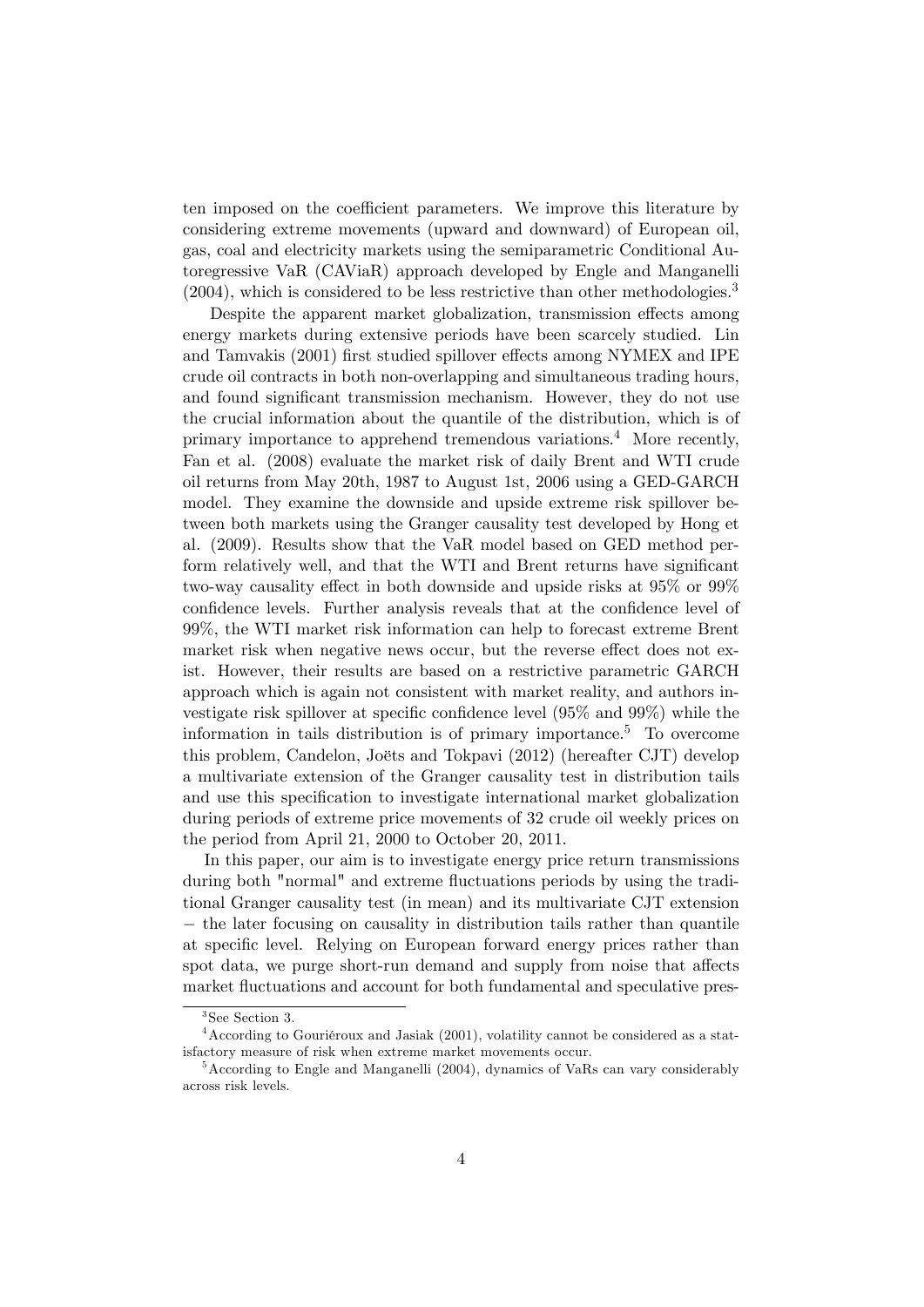sures (Joëts and Mignon  $(2011)$ ).<sup>[6](#page-5-0)</sup> Because comovements between markets can vary considerably over time and in order to see if diversification can be more profitable as maturity increases, we propose to investigate forward price transmission mechanims at 1, 10, 20, and 30 months.

We find that energy price return relationships increase during periods of extreme movements, especially in bear markets circumstances. Indeed, while almost no causality exists during "normal" times, price comovements are higher during market downturns as compared to upturns. This phenomenon leads to asymmetric interactions in energy price returns, showing that energy markets behave as stock markets making diversification almost impossible during high volatility periods. However, this phenomenon tends to disappear as maturity increases, indicating that diversification could be more profitable at longer horizons (such as 20 and 30 months).

The rest of the paper is organized as follows. Section 2 describes the econometric methodology. The empirical part is provided in Section 3, and Section 4 concludes the article.

# 2 Model specification and extreme risk causality test

#### 2.1 CAViaR model

Energy price returns are known to be extremely volatile with clustering phenomenon. These characteristics were well modelled by Engle (1982) and Bollerslev (1986) using ARCH and GARCH models. These models have become common tools to measure market risk by VaR approach due to their relative simplicity and various extensions. However, they are also well known for their limitations such as unrealistic parametric assumptions (normality or i.i.d returns). To overcome these issues, we rely on the semiparametric CAViaR approach developed by Engle and Manganelli (2004) to estimate energy VaR models which does not require any of the extreme assumptions invoked by existing methodologies. In short, this approach has the particularity to estimate directly VaRs using an autoregressive specification for the quantiles rather than inverting a conditonal distribution of returns as usual in a purely parametric framework. This autoregressive evolution of the quantile over time and unknown parameters are then determined by the regression quantile framework introduced by Koenker and Basset (1978). Beside, the autoregressive nature of the CAViaR captures directly in the tails of the distribution some stylized facts in empirical finance, such as

<span id="page-5-0"></span><sup>&</sup>lt;sup>6</sup>Indeed, the forward energy markets can result in both physical delivery and speculative purposes.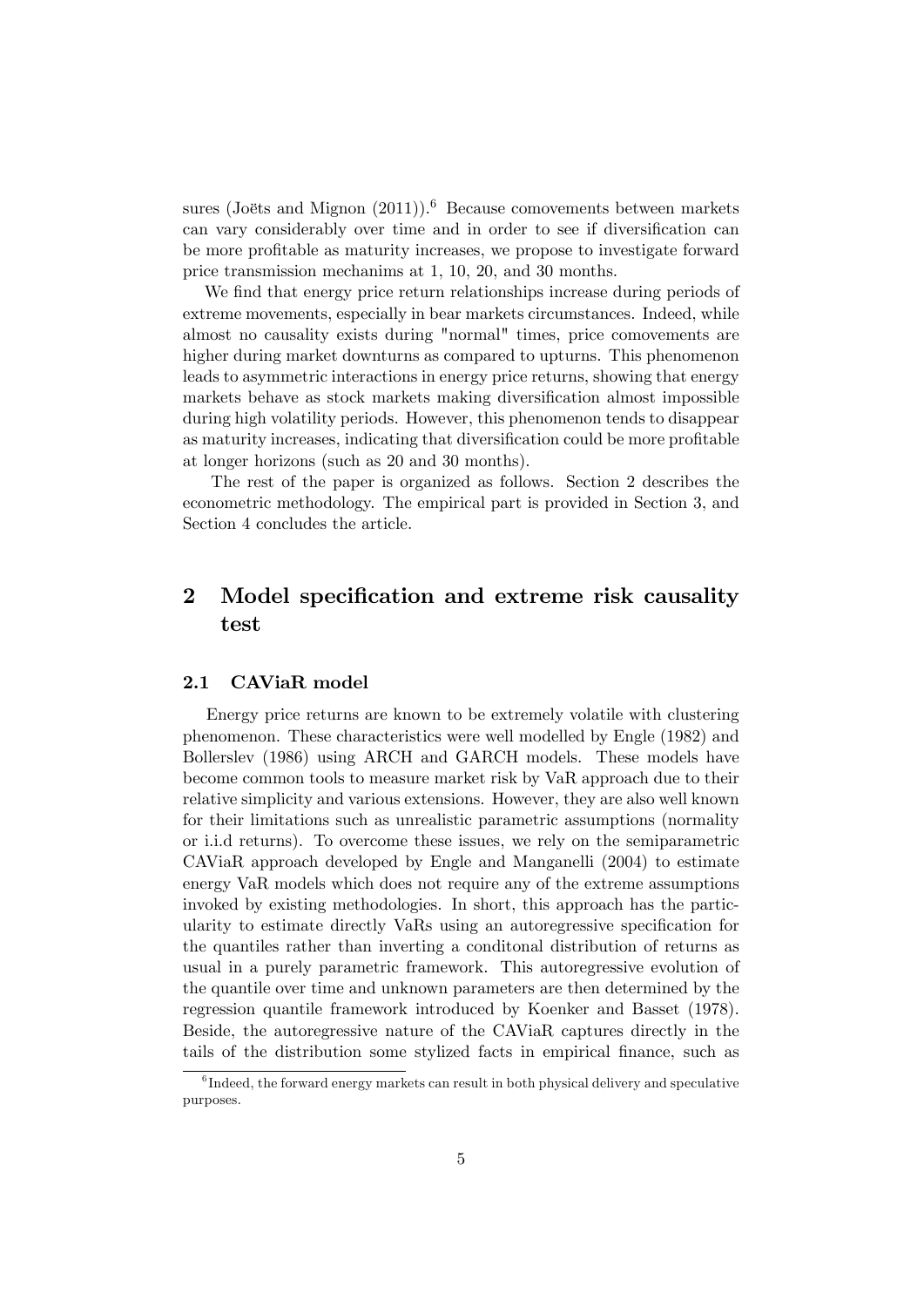autocorrelation in daily returns arising from market microstructure biases and partial price adjustment (Boudoukh et al. (1994), Eom, Hahn and Joo (2004) Ahn et al. (2002)), volatility clustering (Engle (1982) and Bollerslev (1986)), and the time-varying skewness and kurtosis (Hansen (1994), Harvey and Siddique (1999, 2000), Jondeau and Rockinger (2003)).

Following Engle and Manganelli (2004), we consider a vector of portfolio returns  $\{y_t\}_{t=1}^T$ . Let  $\theta$ ,  $x_t$  and  $\beta_\theta$  be respectively, the probability associated to VaR, a vector of observable variables at time  $t$ , and a vector of unknown parameters. Let also  $f_t(\beta) \equiv f(x_{t-1}, \beta_{\theta})$ , the  $\theta$ -quantile of the distribution of the portfolio returns at time t formed at time  $t - 1$ . In this context, a general CAViaR specification might be as follows:

$$
f_{t}(\beta) = \gamma_{0} + \sum_{i=1}^{q} \gamma_{i} f_{t-i}(\beta) + \sum_{i=1}^{p} \alpha_{i} l(x_{t-i}, \varphi)
$$
 (1)

where  $\beta' = (\alpha', \gamma', \varphi')$  and l the function of a finite number of lagged values of observable variables. To allow a smooth transition quantile, Engle and Manganelli introduce an autoregressive term  $\gamma_i f_{t-i}(\beta)$ ,  $i = 1, ..., q$ . Moreover, to permit a relationship between the  $\theta$ -quantile  $f_t(\beta)$  and the observable variables they introduce the term  $l(x_{t-i}, \varphi)$ . According to the general CAViaR formulation, Engle and Manganelli (2004) develop the four following alternative specifications for the function  $l$ .

Adaptative: 
$$
f_t(\beta_1) = f_{t-1}(\beta_1) + \beta_1 \{ [1 + \exp(G[y_{t-1} - f_{t-1}(\beta_1)])]^{-1} - \theta \}
$$
  
\nSymmetric Absolute Value:  $f_t(\beta) = \beta_1 + \beta_2 f_{t-1}(\beta) + \beta_3 |y_{t-1}|$   
\nAssymmetric Slope:  $f_t(\beta) = \beta_1 + \beta_2 f_{t-1}(\beta) + \beta_3 (y_{t-1})^+ + \beta_4 (y_{t-1})^-$   
\nIndirect GARCH (1,1):  $f_t(\beta) = (\beta_1 + \beta_2 f_{t-1}^2(\beta) + \beta_3 y_{t-1}^3)^{1/2}$ 

In the first specification, G is some positive finite number which as  $G \to \infty$ , the last term converges to  $\beta_1$  [ $I(y_{t-1} \leq f_{t-1}(\beta_1)) - \theta$ ], where  $I(.)$  is the indicator function. Following Engle and Manganelli, the *Adaptative* specification allows that whenever you exceed your VaR you should direclty increase it, but when you donít exceed it, you should decrease it very slightly. The second and fourth respond symmetrically to past portfolio returns and are mean reverting since the coefficient of the lagged VaR is not constrained to equal one. The third model is also mean reverting but less restrictive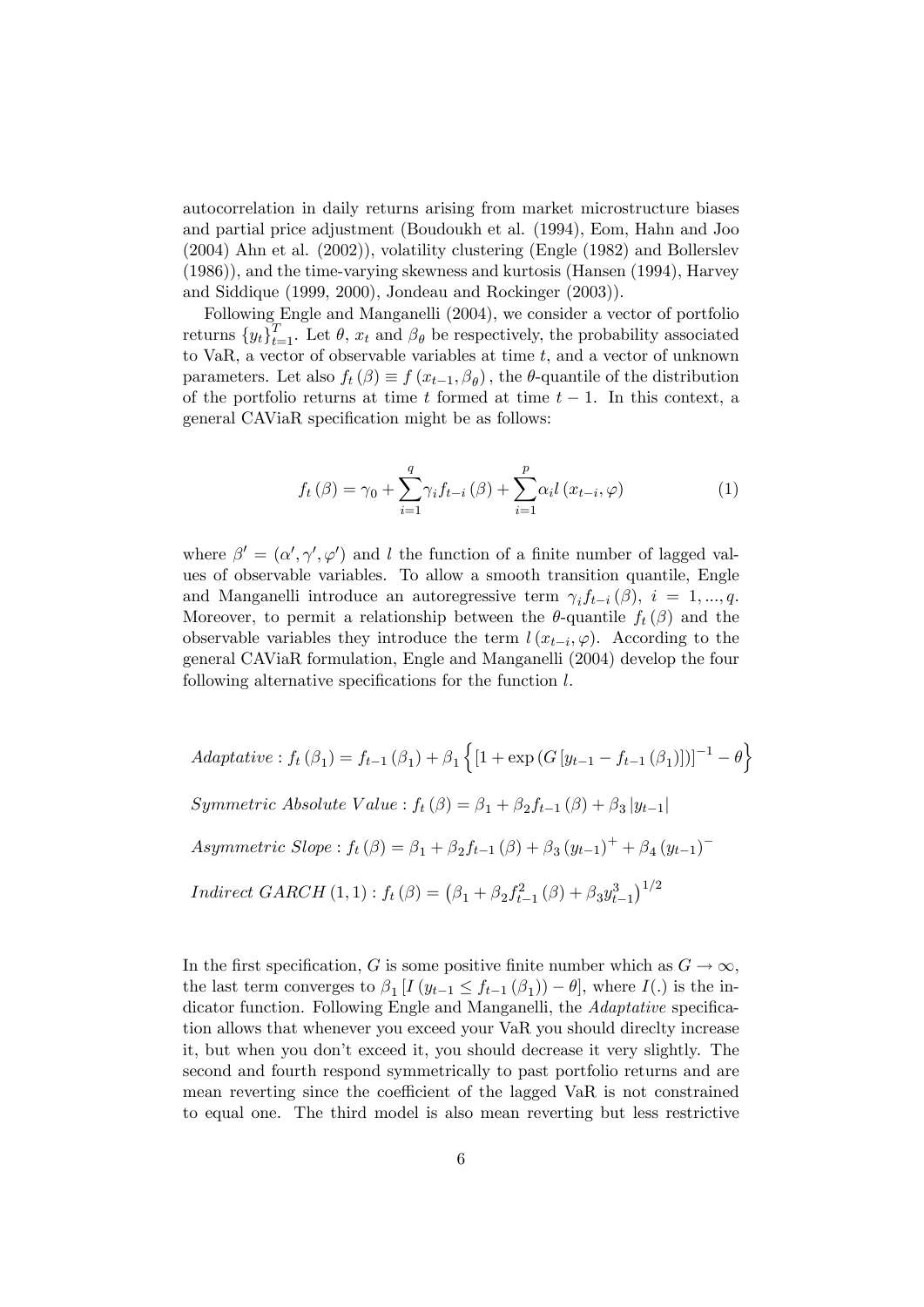in the sense that it permits asymmetric response to positive and negative past portfolio returns.[7](#page-7-0) Therefore, the asymmetric component adresses the asymmetric response of volatility to news (Black (1976), Christie (1982)). Due to the skewness and kurtosis properties of financial series, the asymmetric CAViaR specification has become the most popular for practitioners.

#### 2.2 CJT risk causality test

In parallel to risk measurement, a new concept of risk causality has recently emerged in line with Granger seminal work. This new approach focuses on tail causality rather than causality in mean and variance, and allows to study extreme risk spillover across markets. Hong et al. (2009) were the first to propose a class of kernel-based tests to check whether a large downside risk in one market will Granger cause a large downside risk in another market. In their Granger causality approach, they consider risk transmission of two time series at a given quantile level  $\alpha$  which is relatively restrictive because they do not consider causality between tails behavior. According to Engle and Manganelli (2004), dynamics of VaRs can vary considerably across  $\alpha$  risk level. Hence, application of the Hong et al. (2009) test can lead to contradictory results with respect to the risk levels. To overcome these constraints and improve the power properties of the Granger cause approach, we use the multivariate CJT test which extends this setup by testing simultaneous Granger causality in downside risk for multiple risk levels across left tails distribution. More formerly, our testing procedure is an extension in multivariate context of the Granger causality test in mean and contains all tail distribution information. The purpose of the test is to make inference on interactions between groups of variables. Let  $A = \{\alpha_1, ..., \alpha_m\}$  be a discrete set of m risk levels which is relevant for downside risk study. Let  $W_{i,t}(\theta_{i,A}) = [Z_{i,t}(\theta_{i,\alpha_1}),..., Z_{i,t}(\theta_{i,\alpha_m})]$  the vector of tail-events variables  $Z_{i,t}(\theta_{i,\alpha_1})$  of dimension  $(m,1)$  associated to the risk levels at time t.  $\theta_{i,A} = (\theta'_{i,\alpha_1},...,\theta'_{i,\alpha_m})'$  is the vector of dimension  $(4m, 1)$ with parameters of the  $m$  CAViaR. Therefore, the multivariate Granger causality test can be stated as follows

$$
H_0: E[W_{1,t}(\theta_{1,A}) | \Gamma_{t-1}] = E[W_{1,t}(\theta_{1,A}) | \Gamma_{1,t-1}]
$$
 (2)

where  $\Gamma_{1,t}$  and  $\Gamma_t$  are respectively defined by  $\Gamma_{1,t} = \{W_{1,s}(\theta_{1,A}), s \leq t\}$ and  $\Gamma_t = \left\{ (W'_{1,s}(\theta_{1,A}), W'_{2,s}(\theta_{2,A}))', s \leq t \right\}$ . If the null hypothesis holds,

<span id="page-7-0"></span> $^{7}(y)^{+} = \max(y, 0), (y)^{-} = \min(y, 0).$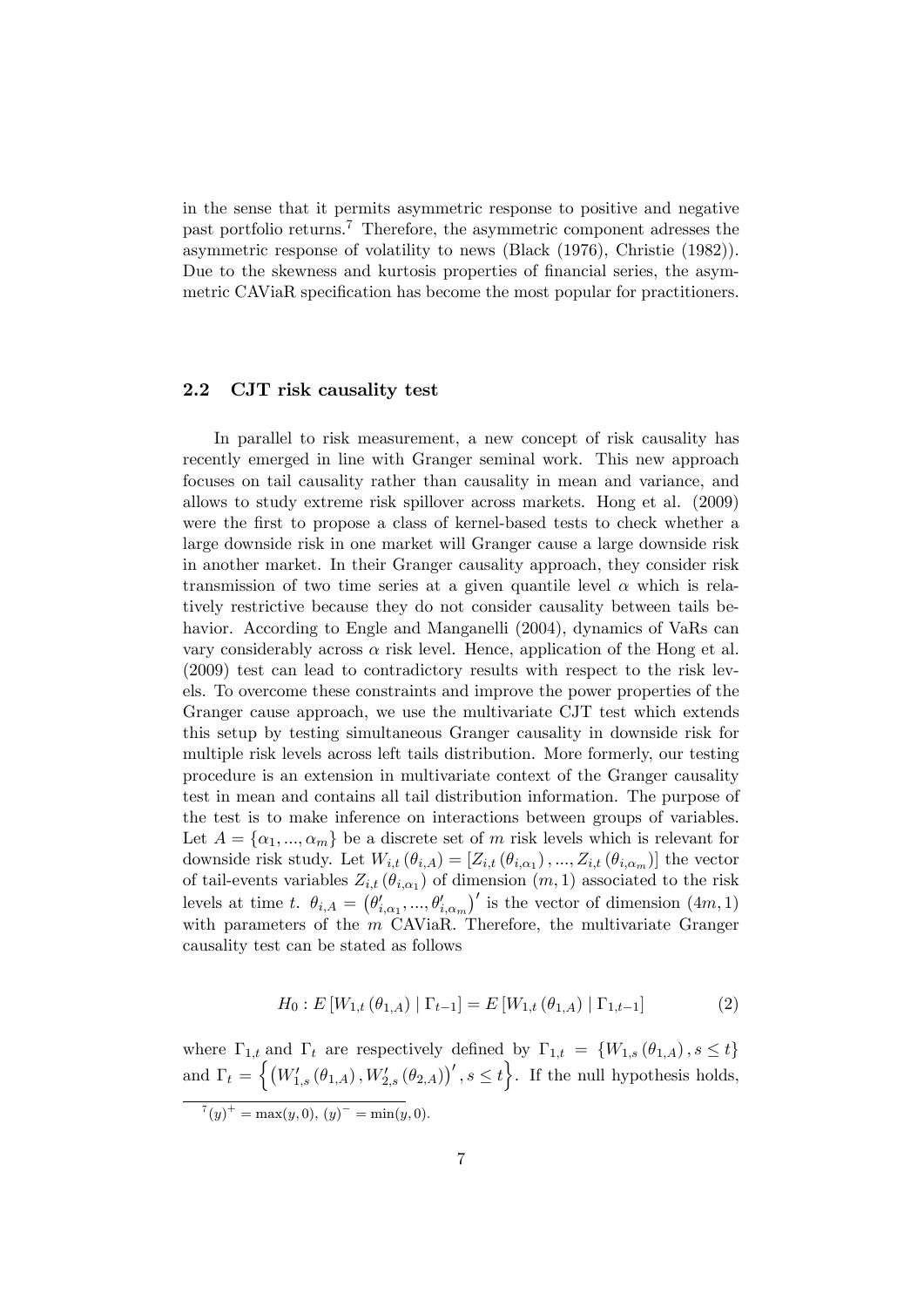downside movements do not Granger cause spillover effect whatever the risk levels  $\alpha_k$  considered (with  $k = 1, ..., m$ ). This test can be interpreted as the Granger causality in mean approach for two multivariate process  $W_{i,t}(\theta_{i,A}),$  $i = 1, 2$ . According to Gelper and Croux (2007) and Barret et al. (2010), the CJT test statistic is based on the following multivariate linear regression model

<span id="page-8-0"></span>
$$
W_{1,t}(\theta_{1,A}) = \psi_0 + \psi_1 W_{2,t-1}(\theta_{2,A}) + \dots + \psi_p W_{2,t-1}(\theta_{2,A}) + \varepsilon_{1t} \tag{3}
$$

where  $\psi_0$  and  $\psi_s$  are respectively vectors of constant terms and matrices of parameters,  $\varepsilon_{1t}$  is the residual vector with covariance matrix  $\Sigma_1$ . Following [\(3\)](#page-8-0), the null hypothesis can be expressed as follows

$$
H_0: \psi_1 = \psi_2 = \dots = \psi_p \tag{4}
$$

As a result, the multivariate likelihood ratio test statistic is defined by  $(5)$ which followed under the null hypothesis a chi-squared distribution with  $pm^2$  degrees of freedom

<span id="page-8-1"></span>
$$
LR = [T - (mp + 1)] \left[ \log \left( \left| \varepsilon_2' \varepsilon_2 \right| \right) - \log \left( \left| \varepsilon_1' \varepsilon_1 \right| \right) \right] \sim \chi_{pm^2}^2 \tag{5}
$$

Following Candelon et al. (2012), the above approach is not computationally feasible because the multivariate process depends on unknown vector of CAViaR models. However, these vectors can be replaced by consistent estimator  $\theta_{i,A}$ . But in turn, the values of the vector are incertain because they are estimated rather than oberved. This parameter uncertainty could affect the distribution of the test statistic.<sup>[8](#page-8-2)</sup> To overcome this constraint, Candelon et al. (2012) suggest to perform Monte Carlo tests by generating M independent realizations of the test statistic. As shown by Dufour (2006), the Monte Carlo critical region corresponds to  $\hat{p}_M (S_0) \leq \eta$  with  $1 - \eta$  the confidence level.

$$
\hat{p}_M\left(S_0\right) = \frac{M\hat{G}_M\left(S_0\right) + 1}{M + 1},\tag{6}
$$

where

$$
\hat{G}_M(S_0) = \frac{1}{M} \sum_{i=1}^{M} \mathbb{I}(S_i \ge S_0), \qquad (7)
$$

<span id="page-8-2"></span> $8\,\text{For more details, see Candelon et al. (2012).}$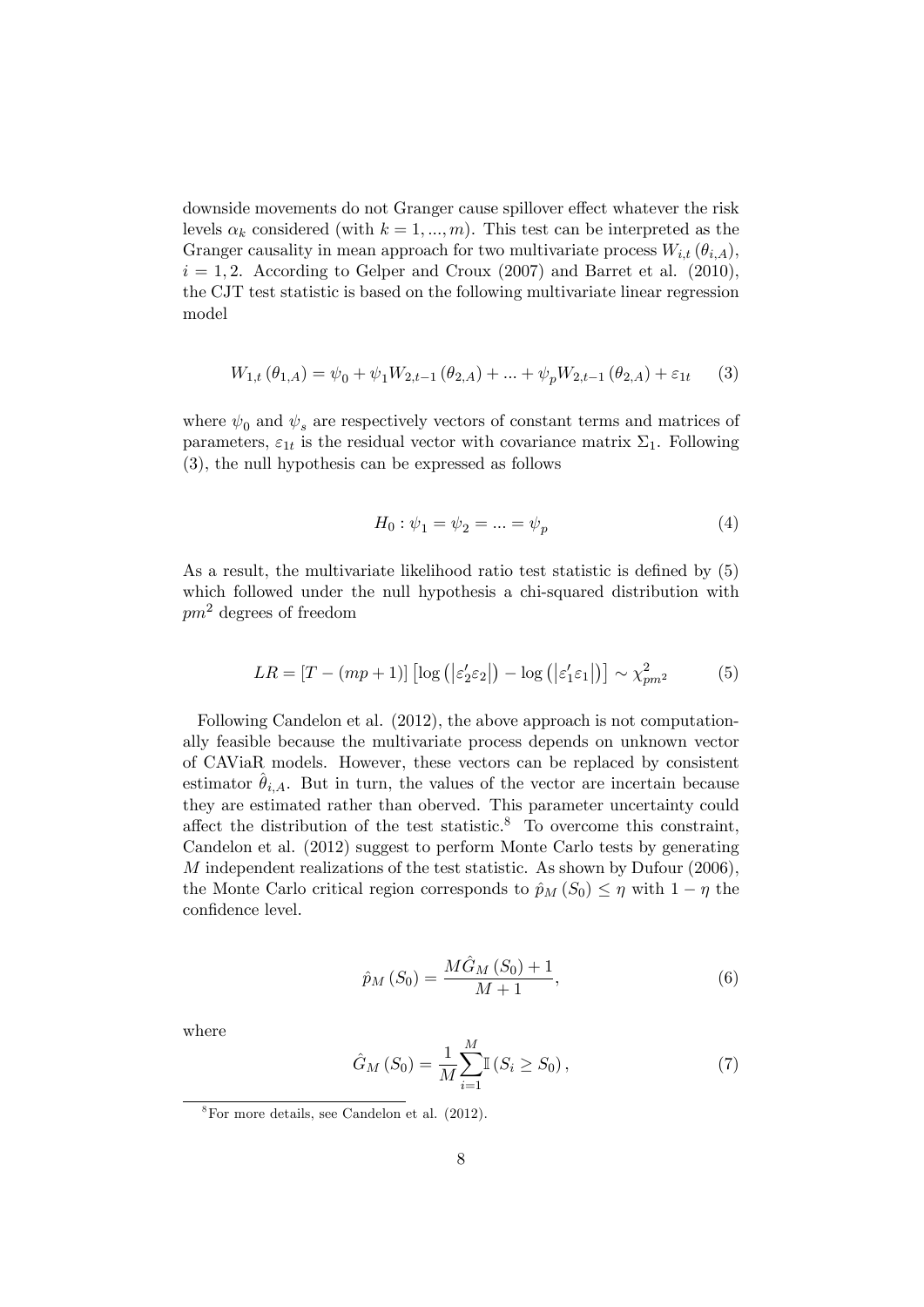when  $Pr(S_i = S_j) \neq 0$ , or otherwise

$$
\hat{G}_M(S_0) = 1 - \frac{1}{M} \sum_{i=1}^{M} \mathbb{I}(S_i \le S_0) + \frac{1}{M} \sum_{i=1}^{M} \mathbb{I}(S_i = S_0) \times \mathbb{I}(U_i \ge U_0)
$$
(8)

We use the later specification to investigate transmission mechanisms among energy forward prices of oil, gas, coal and electricity at different maturities during periods of extreme movements.

### 3 Empirical analysis

#### 3.1 Risk measurement

We consider daily data over the January 3, 2005 to December 31, 2010 period. In order to allow for both fundamental and speculative pressures, we rely on European forward price returns at 1, 10, 20, 30 months for oil, gas, coal and electricity markets.[9](#page-9-0) Energy prices are quoted in US dollars per tonne of oil equivalent  $(\frac{2}{\pi})$  and are extracted from the Platt's Information Energy Agency. Figure 1 in Appendix depicts the one month forward returns (defined as prices in first log difference) in the whole sample and reveals the volatility clustering of energy markets.<sup>[10](#page-9-1)</sup>,<sup>[11](#page-9-2)</sup> Basic descriptive statistics for prices at 1 month are computed and reported in Table [1.](#page-10-0) They reveal that each return series, compared to the standard normal distribution, are asymmetric (oil, gas and electricity returns are right skewed while coal returns are left skewed) and leptokurtic, revealing fat tail distributions. Due to the specific nature of its market (i.e. non-storability, inelasticity of the supply,...) electricity returns are frequently affected by regime switching causing tail behavior higher than fossil energies (1.7 and 25 for skewness and kurtosis respectively).

The energy returns seem to behave as strongly volatile financial assets. The financial properties of forward energy markets lead us to use an asymmetric CAViaR specification to model energy VaRs. From Table [2](#page-19-0) to Table [5](#page-20-0) in Appendix, estimations and backtesting for each return series (at 1 month) are reported at  $1\%$ ,  $5\%$  and  $10\%$  quantile levels for both downside and upside risks. Results confirm the asymmetric behavior of each market

<span id="page-9-0"></span> $9^9$ Due to space constraints, we only report results corresponding to 1 month. The results for the other maturities are similar and are available upon request to the author.

<span id="page-9-1"></span> $10$ The volatility clustering is effective when strong fluctuations (resp. low) are followed by strong (resp. low) perturbations.

<span id="page-9-2"></span> $11$ Energy forward prices at 10, 20, and 30 month (not reported here) are characterized by the same clustering property.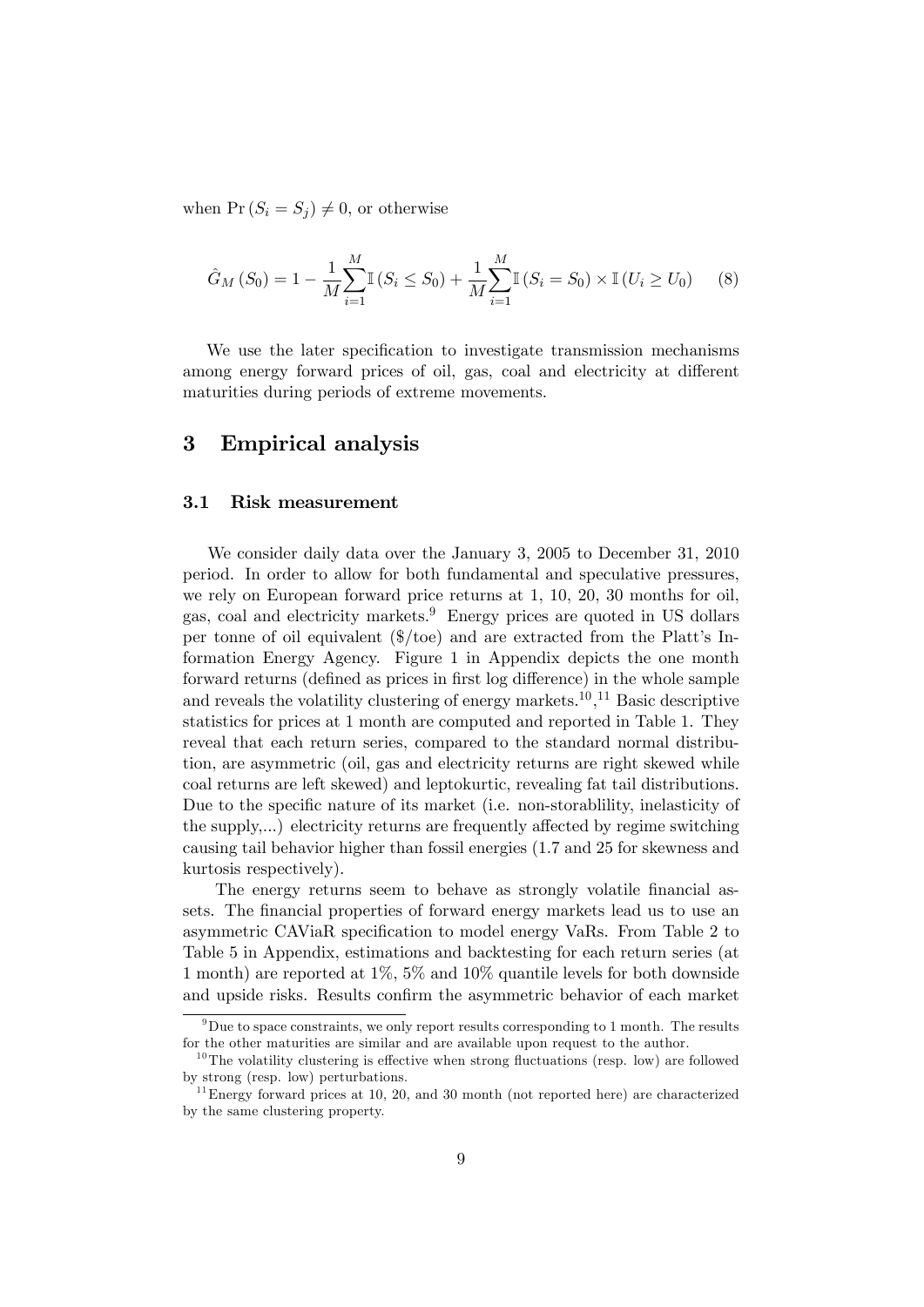for both downside and upside risks  $(\theta^{(2)}$  and  $\theta^{(3)}$  are significant for all series). This asymmetric component appears between bullish and bearish markets and between left and right tails, which reveals that energy price behaviors are different depending on the mood of the market. Generally, for fossil energies, negative returns are predominant in downside risk while positive returns are higher in upside one. Moreover, left tail behavior (downside risk) seems to be higher than right tail dynamic (upside risk). For electricity returns, relying to CAViaR estimation, asymmetric dynamic seems to be less pronounced. It may come from a misspecified risk model. Indeed, the dynamic quantile (DQ) test is applied to check the adequacy of the VaRs estimation, and results show that our models are well specified for energy fossil only. The misspecification of electricity VaR model may be due to the high occurrence of extreme values and potential regime switching. In our analysis, the misspecified problem is not a constraint because risk apprehension is more widely affected by parameter incertainty. Risk estimation is therefore strongly influenced by model assumptions and parameterizations. In our Granger causality context, CJT approach deals with this issue by using Monte Carlo procedure to compute p-values of test. In this way, p-values are simulated and the misspecified parameters of electricity VaR model are corrected.

|                  | <b>Brent</b>      | Gas               | Coal              | Electricity       |
|------------------|-------------------|-------------------|-------------------|-------------------|
| Mean             | 0.00053           | 0.00017           | 0.00038           | $-0.00062$        |
| Variance         | 0.00053           | 0.00035           | 0.00033           | 0.00088           |
| <b>Skewness</b>  | 0.13679           | 0.00327           | $-0.57407$        | 1.76840           |
| Kurtosis         | 8.97939           | 6.47279           | 9.93896           | 25.31240          |
| Jarque-Bera test | 2333.29<br>(0.00) | 785.431<br>(0.00) | 3221.56<br>(0.00) | 33236.7<br>(0.00) |

<span id="page-10-0"></span>Table 1: Summary statistics for the daily forward energy returns at 1 month

Notes: p-values for corresponding null hypotheses are reported in parentheses. The statistics are computed over the period 2005-01-04 : 2010-12-30.

#### 3.2 Energy price transmission

Using Granger causality approach, we propose to investigate transmission mechanisms between energy price returns during both regular times and extreme volatility periods.

Table [6](#page-21-0) in Appendix reports results of Granger causality in mean, to investigate energy price interactions at 1 month during normal times. It re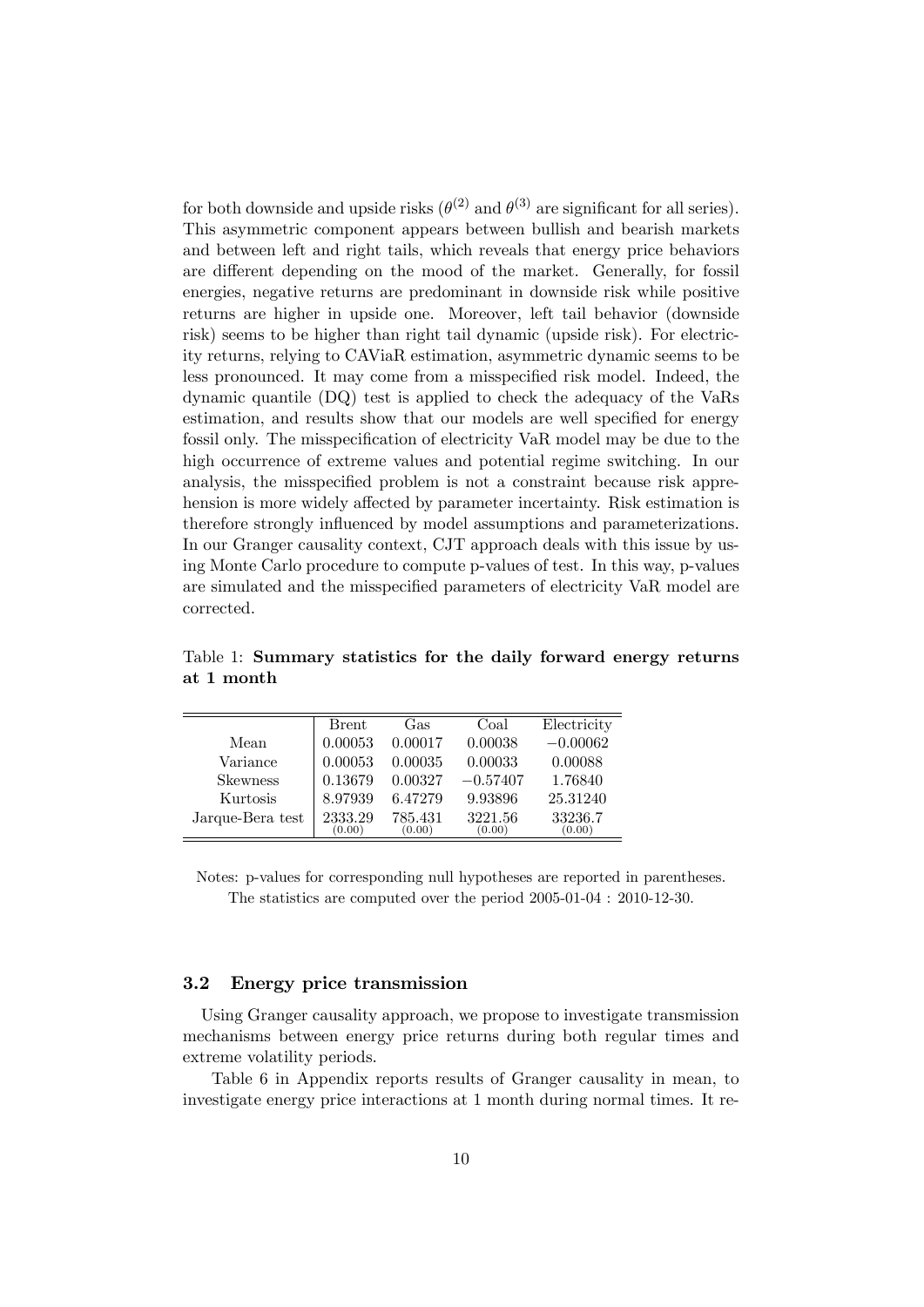veals that, except for oil and coal prices, no short-run causalities exist across energy markets confirming the results in favor of long-run interactions rather than short-term comovements. The same result (not reported here) is also observable for prices at 10, 20, and 30 months. Considering extreme occurrences, Table [7](#page-21-1) gathers Granger causality test in tails distribution for prices at 1 month through CJT approach. It shows that comovements are higher between markets during periods of price decrease, while during situations of price increase no significant causalities exist. These relations appear to be relevant mainly across fossil energies. Energy prices at 1 month behave as stock returns which are characterized by asymmetric causalities between downturn and upturn situations making diversification almost impossible during extreme volatility periods.

According to Ding et al. (2011) for financial markets, this asymmetric phenomenon could be attributed to several fundamental and speculative factors. For instance, a popular incidence documented by many studies (Kim et al., 2008; Campbell and Diebold, 2009, among others) is that when economy experiences negative shock, the volatility of fundamental variables is usually higher and accompanied by an increase of fundamental risk. Moreover, Campbell and Hentschel (1992) find that during extreme price movements, market downturn is more likely associated with high market risk. This finding is consistent with our results on energy market behaviors.

Furthermore, Demirer and Lien (2004) find that during periods of extreme prices decrease, individual firm returns tend to comove more closely causing stronger transmission mechanism between companies. It is therefore reasonable to think that such behaviors also exist across energy industries.

The energy market causality dynamics could also be explained by various behavioral considerations. Indeed, there is evidence that investors react more sensitively to bad news than good news. According to Barberis et al. (1998), following a string of positive shocks, the investors expect that the trend will continue in the same way (i.e. they expect another positive shock). If good news is announced, the positive shock is largely anticipated and the market response appears to be relatively small. However, negative shocks impact returns significantly since bad news appears more as a surprise. In the same context, the popular prospect theory of Kahneman and Tversky  $(1979)$  shows that investors react differently to market circumstances due to the notion of loss aversion. They are more hesitant to sell in overvaluation than to buy in undervaluation (they are more sensitive to undervaluation) causing asymmetric dynamics between bearish and bullish markets. Another possible explanation could be relative to the emotion component of energy markets. Recent researches have found that feelings can have significant impact on equity returns under uncertain and risky environment even if emotions are unrelated to the decision context.<sup>[12](#page-11-0)</sup> According to Forgas

<span id="page-11-0"></span> $12$ See Saunders (1993), Hirshleifer and Shumway (2003), Cao and Wei (2002), Kamstra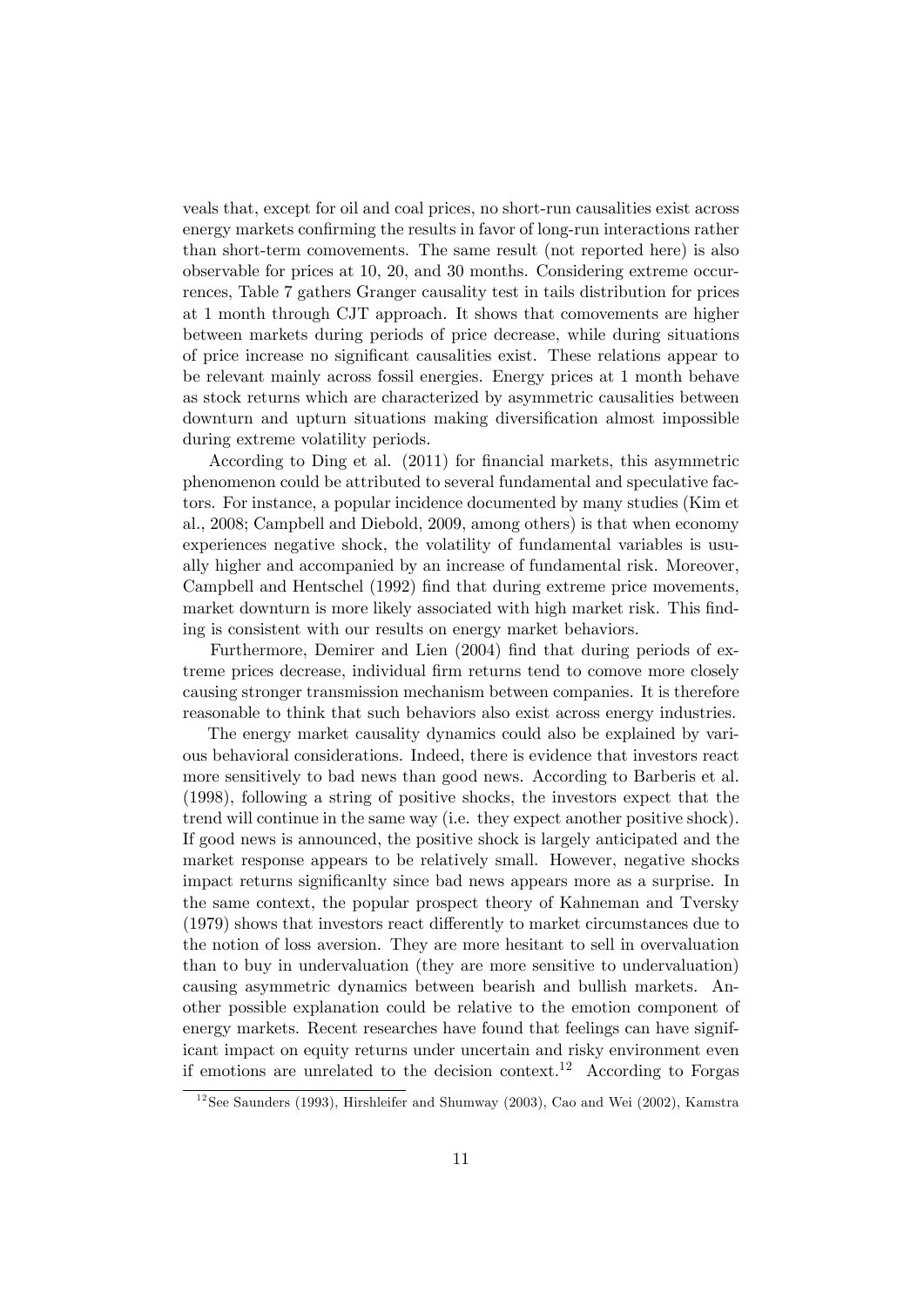(1995), feelings will become predominant as risk and uncertainty increase. Considering that market risk increases during downturn periods, investors should be more influenced by their emotions during extreme prices decrease. In this context, Joëts  $(2012)$  confirms that energy market dynamics tend to be more influenced by emotions when extreme bearish market movements occur. This phenomenon is likely to cause asymmetric causality behaviors making diversification almost impossible.

#### 3.3 Maturity effect

While energy forward prices at 1 month appear to be characterized by an asymmetric comovement with a downturn predominence, energy markets dynamic seems to be different as maturities increase. Considering comove-ments during extreme fluctuations, Table [8](#page-22-0) to Table [10](#page-24-0) gather CJT Granger causality tests for energy forward prices at 10, 20, 30 months respectively.<sup>[13](#page-12-0)</sup> They show that causality between markets varies strongly over time. Indeed, compared to the 1 month prices maturity, energy market interactions seem to be less pronounced as maturity increases. For instance, asymmetric downturn causality remains significant for energy prices at 10 months, while this dynamic fades strongly at 20 and 30 months making diversification more profitable at longer maturities. This phenomenon could be attributable to the well known Samuelson effect which reveals an eventual prices maturity segmentation across energy markets. This effect would tend to influence the volatility of the series across maturity leading to a decrease of comovements between energy markets.

### 4 Conclusion

This paper investigates energy transmission mechanisms across forward price returns of oil, gas, coal, and electricity during both normal and extreme volatility periods. Using Granger causality approach in mean as well as in tails distribution, we show that energy price comovements increase during extreme fluctuations, while they are almost nonexistent in regular times. More precisely, energy market causalities appear to be stronger during bear markets, indicating a possible relation between volatility and comovements at shorter maturities. The phenomenon could be attributed to several fundamental and speculative factors, showing that energy markets behave as

<span id="page-12-0"></span>et al. (2000), Kamstra et al. (2003), and Dowling and Lucey (2005, 2008), among others.  $13$ Granger causality tests in mean (normal times) are also computed showing no significant energy price relationship (results available upon request to the author).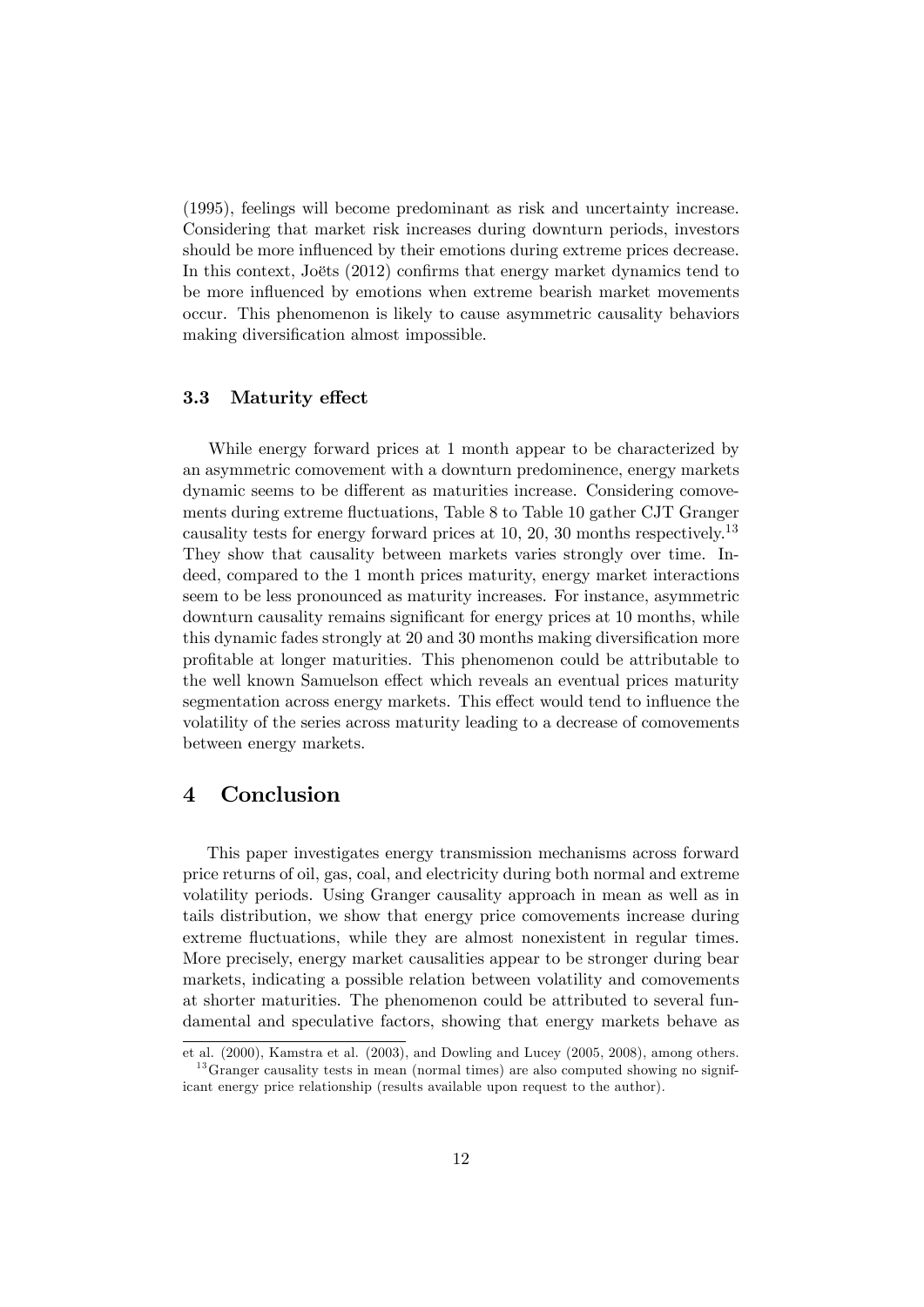financial assets. Regarding portfolio diversification, unstable asset relationships might lead energy risk managers to exaggerate the benefits of diversification during extreme downturn variations making suboptimal portfolio allocations. However, probably due to a Samuelson effect, energy markets comovements vary from shorter to longer maturity and seem to be fading as maturity increases. This maturity effect shows that, contrary to short maturity, diversification could be more profitable at longer ones.

# References

Ahn, D., Boudoukh, J., Richardson, M., and Whitelaw, R.F., 2002, Partial Adjustment or Stale Prices? Implications from Stock Index and Futures Return Autocorrelations, Review of Financial Studies, 15, 655-689.

Aloui, C. and Mabrouk, S., 2010, Value-at-Risk estimations commodities via long-memory, asymmetric and fat-tailed GARCH models, Energy Policy, 38, 2326-2339.

Amira, K., Taamouti, A., and Tsafack, G., 2011, What Drives International Equity Correlations? Volatility or Market Direction?, Journal of International Money and Finance, 30, 1234-63.

Ang, A. and Bekaert, G., 2002, International asset allocation with regime shifts, Review of Financial Studies, 15, 1137-87.

Barberis, N, Shleifer, A., and Vishny, R., 1998, A model of investor sentiment, Journal of Financial Economics, 49, 307-43.

Bachmeier, L. and Griffin, J., 2006, Testing for Market Integration: Crude Oil, Coal, and Natural Gas, Energy Journal, 27, 55-72.

Barrett, A. B, Barnett, L., and Seth, A. K., 2010, Multivariate Granger Causality and Generalized Variance, Physical Review E, 81:04,1907, 2-14.

Black, F., 1986, Noise, Journal of Finance, 41, 529-542.

Bollerslev, T., 1986, Generalized autoregressive conditional heteroskedacticity, Journal of Econometrics, 31, 307-327.

Boudoukh, V., Richardson, M.P., and Whitelaw, R.F., 1994, A Tale of Three Schools: Insights on Autocorrelations of Short-Horizon Returns, Review of Financial Studies, 7, 539-573.

Cadebo, J.D. and Moya, I., 2003, Estimating oil price 'Value at Risk' using the historical simulation approach, Energy Economics, 25, 239-253.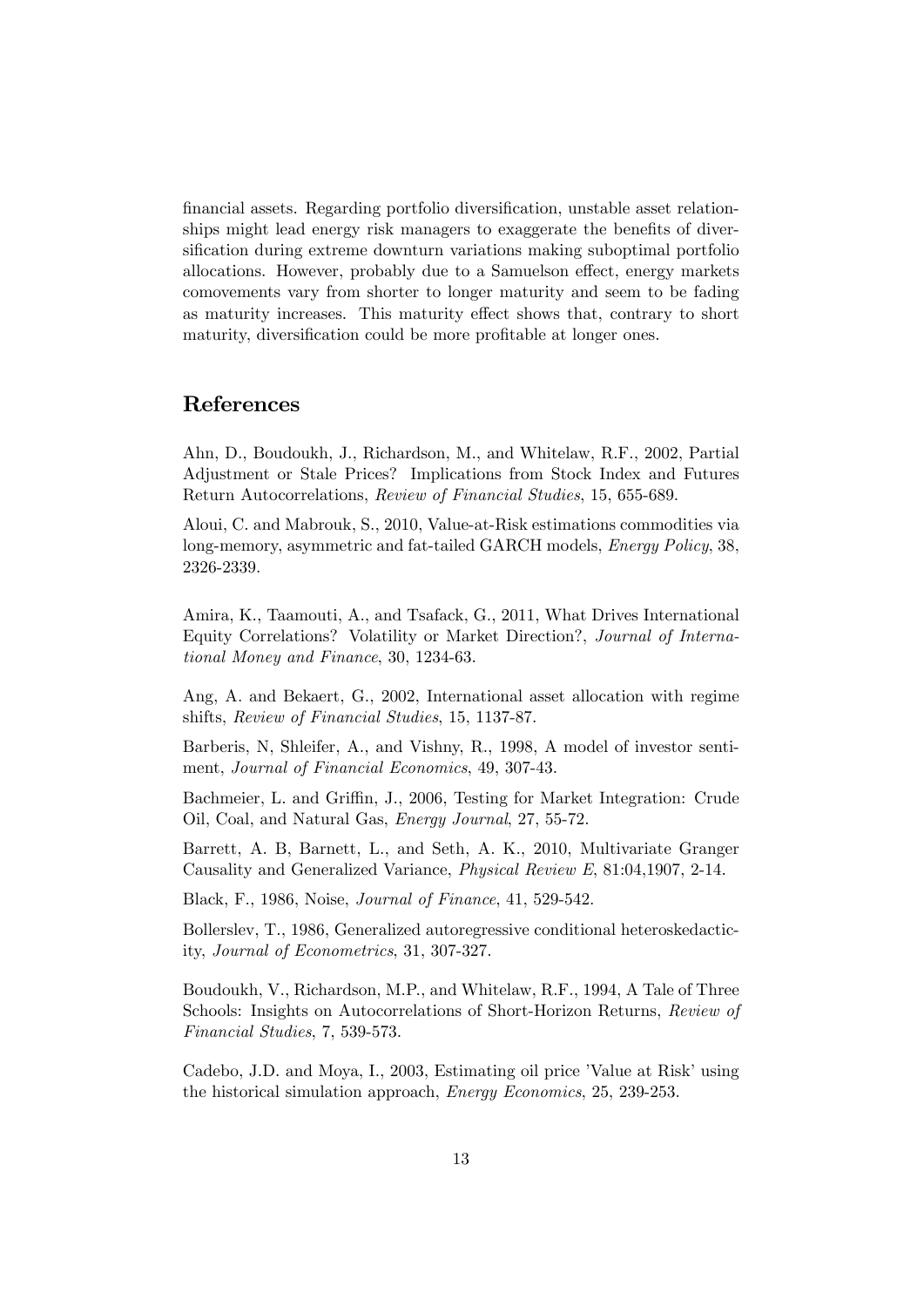Candelon, B., Joëts, M., and Tokpavi, S., 2012, Testing for crude oil markets globalization during extreme price movements, mimeo.

Campbell, J. and Diebold, F., 2009, Stock returns and expected business conditions: half a century of direct evidence, Journal of Business and Economic Statistics, 27, 266-78.

Campbell, J. and Hentschel, L., 1992, No news is good news: an asymmetric model of changing volatility in stock returns, *Journal of Financial* Economics, 31, 281-331.

Cao, M. and Wei, J., 2002, Stock market returns: A temperature anomaly, Working Paper, SSRN.com.

Cifarelli, G. and Paladino, G., 2010, Oil price dynamics and speculation: A multivariate financial approach, *Energy Economics*, 32, 363 - 372.

Delong, J.B., Shleifer, A., Summers, L.H., and Waldmann, R.J., 1990, Noise traders Risk in Financial Markets, Journal of Political Economy, 98, 703- 738.

Demirer, R. and Lien, D., 2004, Firm-level return dispersion and correlation asymmetry: challenges for portfolio diversification, Applied Financial Economics, 14, 447-56.

Ding, L., Miyake, H., and Zou, H., 2011, Asymmetric correlations in equity returns: a fundamental-based explanation, Applied Financial Economics, 21, 389-399.

Dowling, M. and Lucey, B.M., 2005, The role of feelings in investor decisionmaking, Journal of Economics Surveys, 19(2), 11-27.

Dowling, M. and Lucey, B.M., 2008, Robust global mood influences in equity pricing, Journal of Multinational Financial Management, 18, 145-164.

Dufour, J.-M., 2006, Monte Carlo Tests with Nuisance Parameters: a General Approach to Finite Sample Inference and Nonstandard Asymptotics, Journal of Econometrics, 27, 2, 443-477.

Ellen, S. and Zwinkels, R.C., 2010, Oil price dynamics: A behavioral finance approach with heterogeneous agents, Energy Economics, 32, 1427 - 1434.

Engle, R.F., 1982, Autoregressive Conditional Heteroskedasticity with Estimates of the Variance of United Kingdom Inflation, *Econometrica*, 50, 987-1007.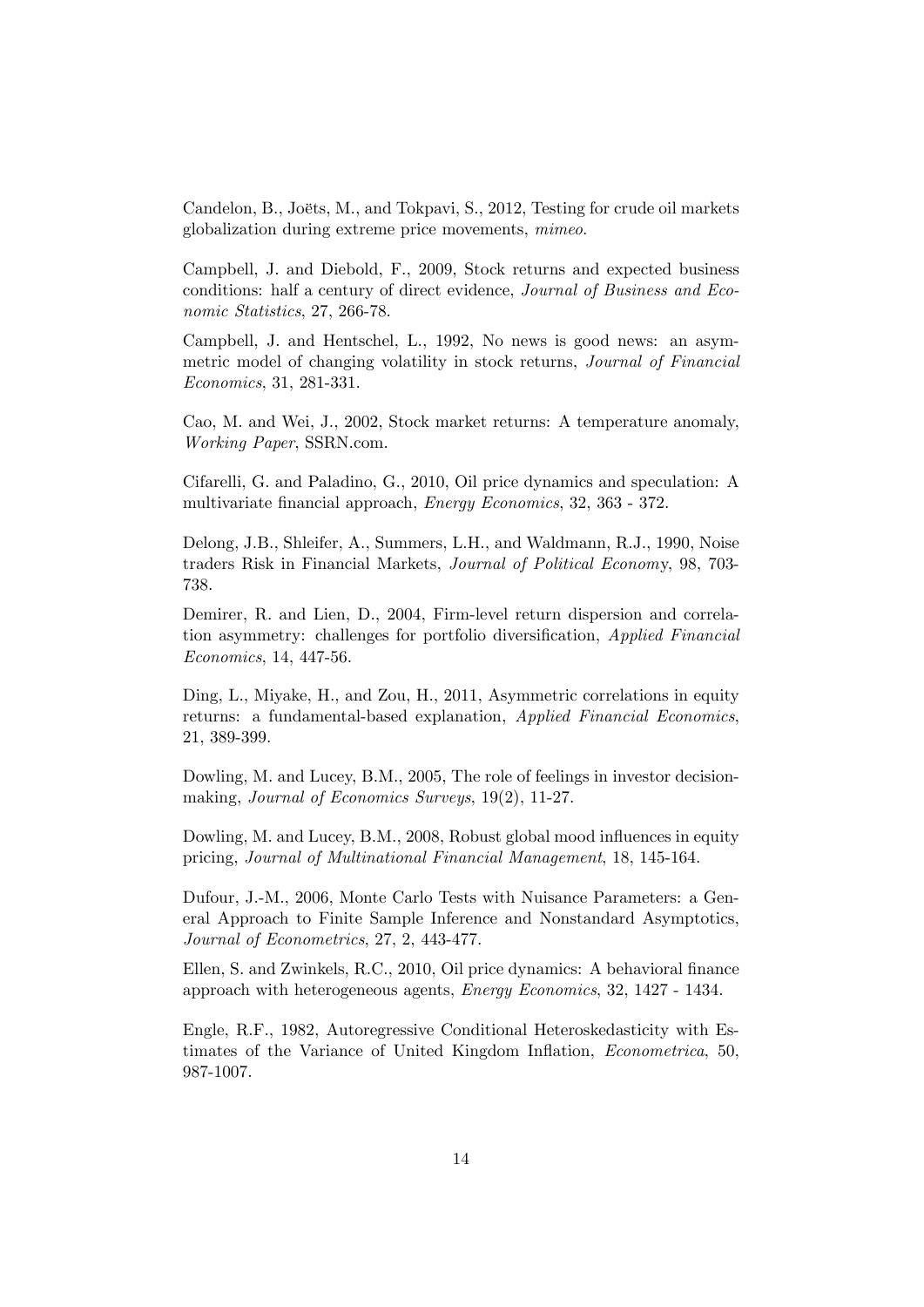Engle, R.F. and Manganelli S., 2004, CAViaR: Conditional autoregressive Value at Risk by regression quantile, Journal of Business and Economic Statistics, 22, 367-381.

Eom, K.S., Hahn, S.B., and Joo, S., 2004, Partial Price Adjustment and Autocorrelation in Foreign Exchange Markets, Preprint, University of California at Berkeley.

Fan, Y., Zhang, Y-J., Tsai, H-T., and Wei, Y-M., 2008, Estimating 'Value at Risk' of crude oil price and its spillover effect using the GED-GARCH approach, Energy Economics, 30, 3156-3171.

Feng, C.S., Wu, J.C., and Jiang, F., 2004, To compute the oil market value at risk by applying semi-parametric approach, Journal of Hubei University (Natural Science Edition), 26, 213-217.

Forgas, J.P., 1995, Mood and Judgment: The Affect Infusion Model (AIM), Psychological Bulletin, 117, 39-66.

Gelper, S. and Croux, C., 2007, Multivariate out-of-sample tests for Granger causality, Computational Statistics & Data Analysis, 51, 7, 3319-3329.

Giot, P. and Laurent, S., 2003, Market risk in commodity markets: a VaR approach, Energy Economics, 25, 435-457.

Gouriéroux, C. and Jasiak J., 2001, Local Likelihood Density Estimation and Value at Risk, Working Paper 31, Centre de Recherche en Economie et Statistique.

Hamilton, J. D., 2003, What Is an Oil Shock?, Journal of Econometrics, 113, 363-398.

Hamilton, J. D., 2009, Causes and Consequences of the Oil Shock of 2007-08, Brookings Papers on Economic Activity, 40, 215-283.

Hansen, B.E., 1994, Autoregressive Conditional Density Estimation, International Economic Review, 35, 705-30.

Harvey, C.R. and Siddique, A., 1999, Autoregressive Conditional Skewness, Journal of Financial and Quantitative Analysis, 34, 465-488.

Harvey, C.R. and Siddique, A., 2000, Conditional Skewness in Asset Pricing Tests, Journal of Finance, 55, 1263-1295.

Hirshleifer, D. and Shumway, T., 2003, Good day sunshine: Stock returns and the weather, Journal of Finance, 58(3), 1009-1032.

Hong, Y., Tu, J., and Zhou, G., 2007, Asymmetries in stock returns: statistical tests and economic evaluations, Review of Financial Studies, 20, 1547-81.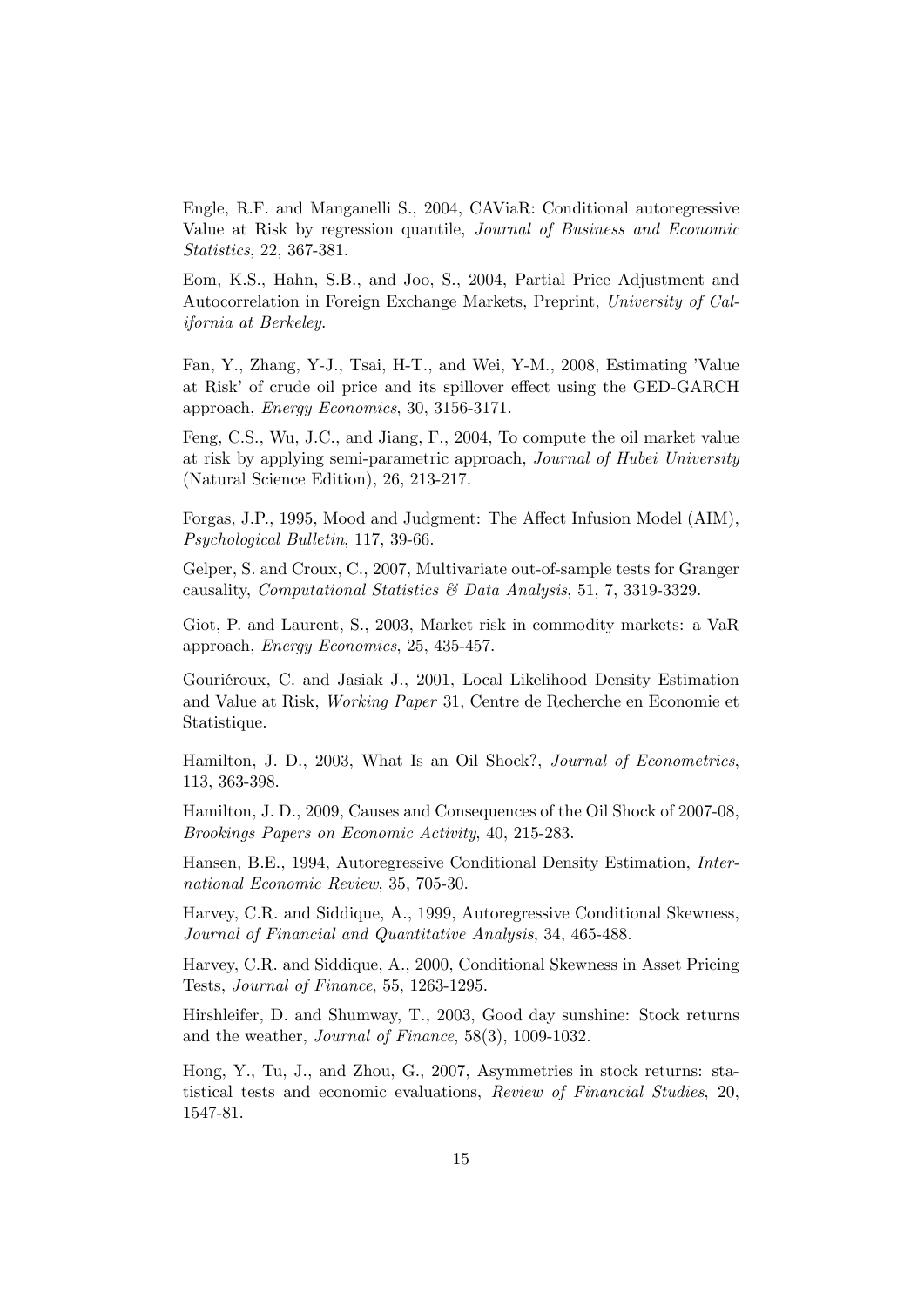Hong, Y., Liu, Y., and Wang, S., 2009, Granger Causality in Risk and Detection of Extreme Risk Spillover between Financial Markets, Journal of Econometrics, 150  $(2)$ , 271–287.

Jondeau, E. and Rockinger, M., 2003, Testing for Differences in the Tails of the Stock-Market Returns, Journal of Empirical Finance, 10, 559-581.

Jorion, P., 2003, Value at Risk: The New Benchmark for Managing Financial Risk, McGraw-Hill companies.

Joëts, M. and Mignon, V., 2011, On the link between forward energy prices: A nonlinear panel cointegration approach, Energy Economics, forthcoming.

Joëts, M., 2012, Mood-misattribution effect on energy markets: A biorhythm approach, EconomiX Working paper, 24.

Kamstra, M., Kramer, L., and Levi, M.D., 2000, Losing sleep at the market: The daylight-savings anomaly, American Economic Review, 90(4), 1005- 1011.

Kamstra, M., Kramer, L., and Levi, M.D., 2003, Winter blues: a SAD stock market cycle, American Economic Review, 93, 324-343.

Kahneman, D. and Tversky, A., 1979, Prospect Theory: An analysis of decision under risk, Econometrica, 47, 263-291.

Karolyi, A. and Stulz, R.M., 1995, Why do markets move together?, Working Paper, Ohio State University.

Kaufmann, R. K. and Ullman, B., 2009, Oil prices, speculation, and fundamentals: Interpreting causal relations among spot and futures prices, Energy Economics, 31, 550 - 558.

Kilian, L., 2008, "A Comparison of the Effects of Exogenous Oil Supply Shocks on Output and Inflation in the G7 Countries", Journal of the European Economic Association, 6(1), 78-121.

Kilian, L., 2009, Comment causes and consequences of the oil shock of 2007- 2008, Brookings Papers on Economic Activity, 267-284.

Kim, C.J., Kim, Y., and Nelson, C., 2008, Pricing stock market volatility: does it matter whether the volatility is related to the business cycle?, Unpublished manuscript.

King, M. and Wadhwani, S., 1990, Transmission of volatility between Stock Markets, Review of Financial Studies, 3, 5-33.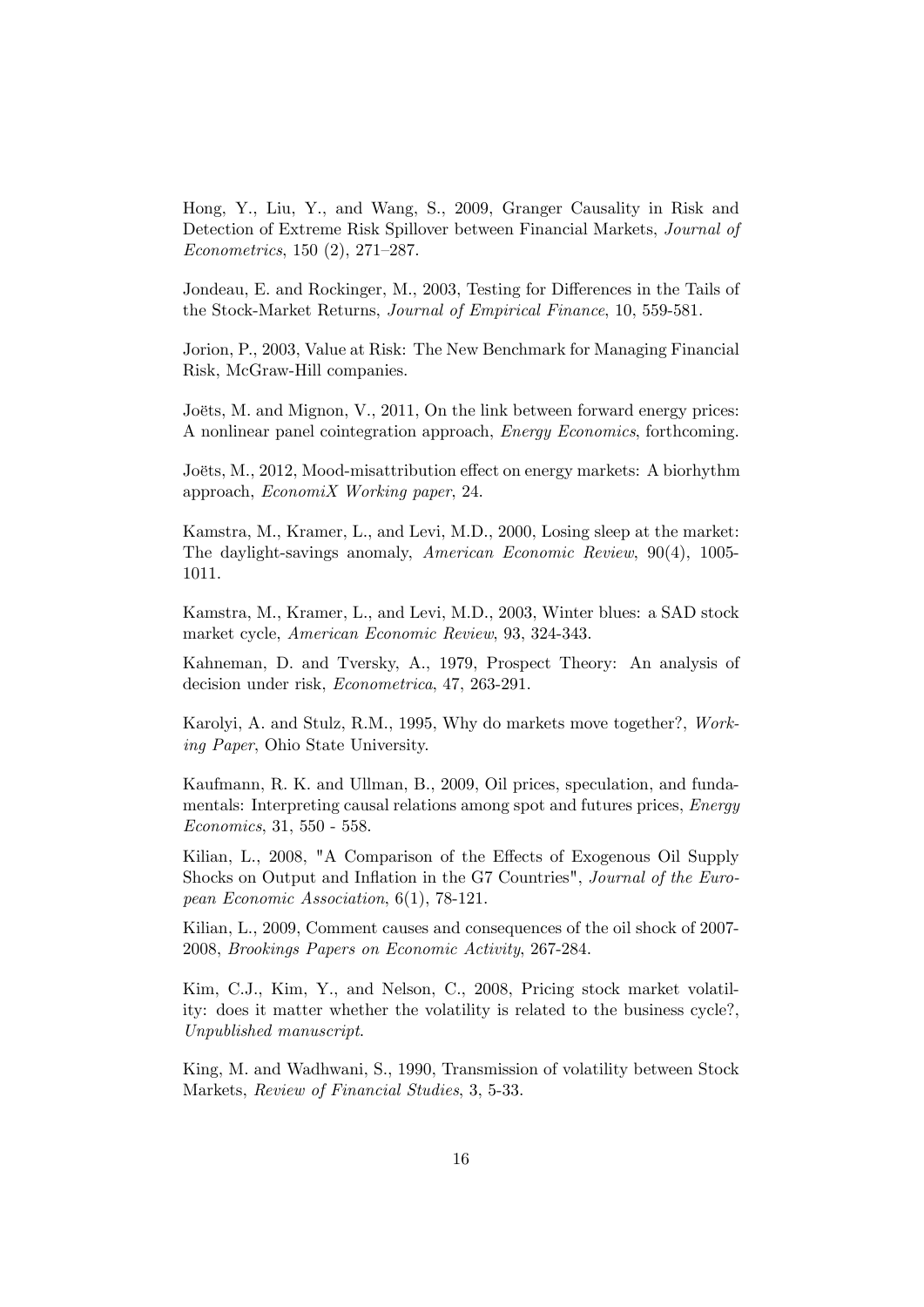Koenker, R. and Basset, G., 1978, Regression quantiles, Econometrica, 46(1), 33-50.

Lin, W-L., Engle, R.F., and Ito, T., 1994, Do Bulls and Bears Move Across Borders? International Transmission of Stock Returns and Volatility, The Review of Financial Studies, 7, 3, 507-538.

Lin, S.X. and Tamvakis, M.N., 2001, Spillover effects in energy futures markets, Energy Economics, 23, 43-66.

Lombardi, M.J. and Van Robays, I., 2011, Do financial investors destabilize the oil price?, ECB Working Paper, 1346.

Longin, F. and Solnik, B., 1995, Is the correlation in international equity returns constant: 1960-1990?, Journal of International Money and Finance, 14, 3-23.

Longin, F. and Solnik, B., 2001, Extreme correlation of international equity markets, Journal of Finance, 56, 649-76.

Ma, H. and Oxley, L., 2010, The integration of major fuel sources markets in China: Evidence from panel cointegration tests, Energy Economics, 32, 1139-1146.

Mjelde, J.W. and Bessler, D.A., 2009, Market integration among electricity markets and their major fuel source markets, Energy Economics, 31, 482 - 491.

Mohammadi, H., 2009, Electricity prices and fuel costs: Long-run relations and short-run dynamics, Energy Economics, 31, 503-509.

Oberndorfer, U., 2009, Energy prices, volatility, and the stock market: Evidence from the Eurozone, Energy Policy, 37, 5787 - 5795.

Ramchand, L. and Susmel, R., 1998, Volatility and Cross Correlation in Global Equity Markets, Journal of Empirical Finance, 5, 397-416.

Sadeghi, M. and Shavvalpour, S., 2006, Energy risk management and value at risk modeling, Energy Policy, 34, 3367-3373.

Sadorsky, P., 1999, Oil Price Shocks and Stock Market Activity, Energy Economics 2, 449-469.

Saunders, E.M., 1993, Stock prices and wall street weather, American Economic Review, 83(5), 1337-1345.

Shalen, C.T., 1993, Volume, volatility, and the dispersion of beliefs, Review of Financial Studies, 6, 405-434.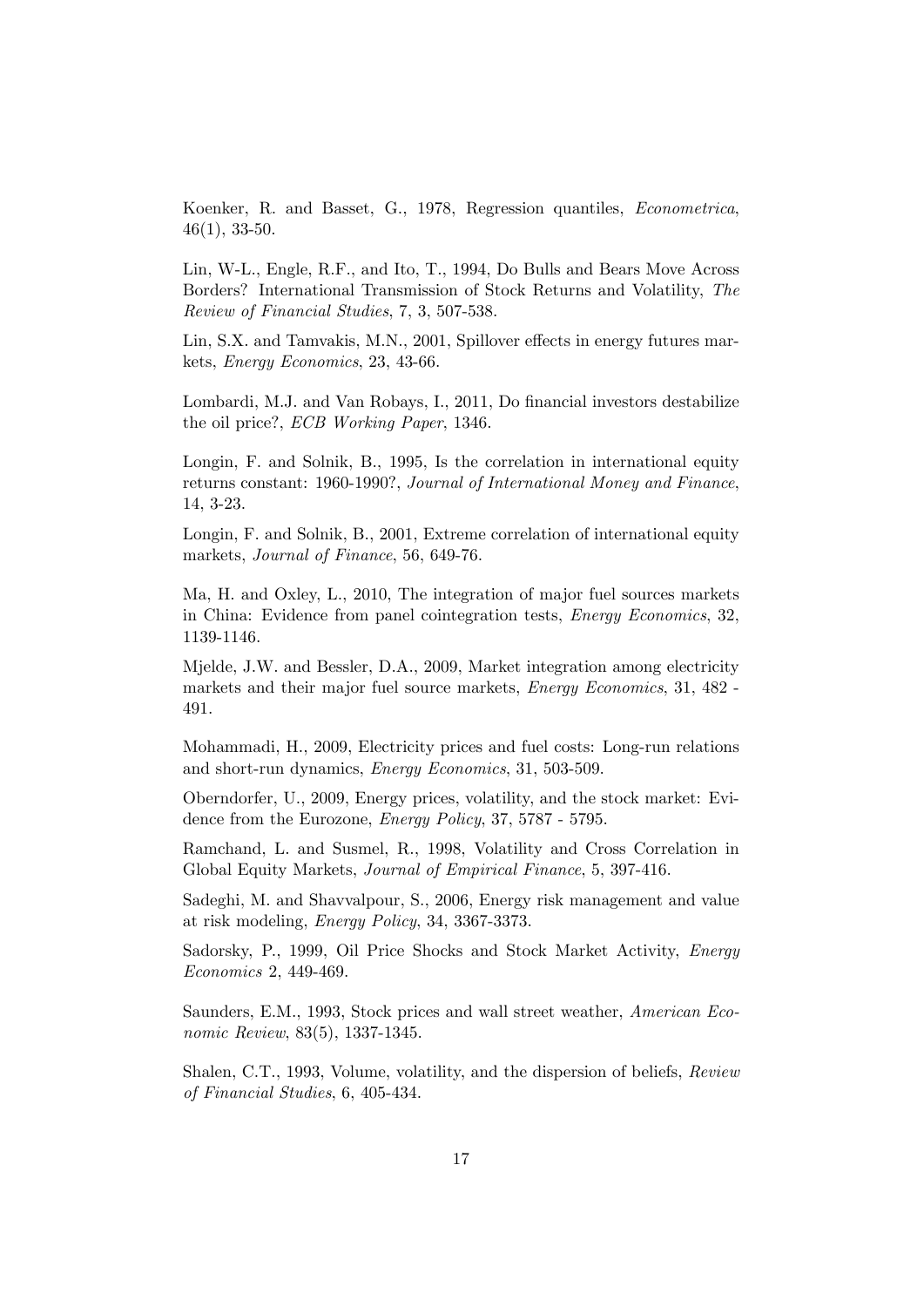# Appendix



Figure 1: One month forward energy returns (prices in first log difference)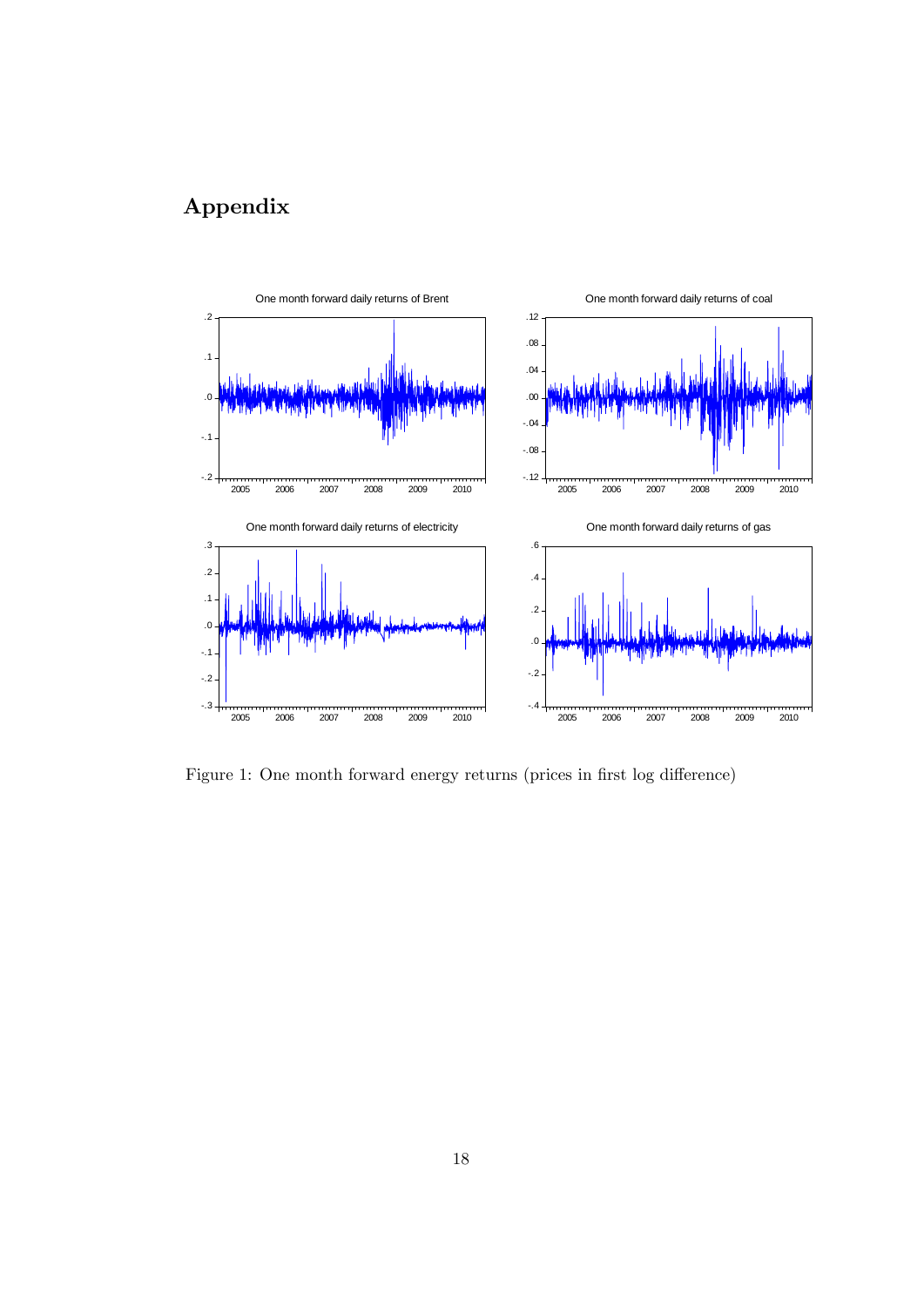|                 |                                    | Downside Risk                     |                                   | Upside Risk                    |                                |                                |
|-----------------|------------------------------------|-----------------------------------|-----------------------------------|--------------------------------|--------------------------------|--------------------------------|
|                 | $\alpha = 1\%$                     | $\alpha = 5\%$                    | $\alpha = 10\%$                   | $\alpha = 10\%$                | $\alpha = 5\%$                 | $\alpha = 1\%$                 |
| $\theta^{(0)}$  | 0.0012<br>[0.0002]<br>(0.0154)     | 0.0013<br>[0.0002]<br>[0.0000]    | 0.0009<br>[0.0002]<br>(0.0001)    | 0.0004<br>[0.0001]<br>(0.0000) | 0.0005<br>[0.0002]<br>(0.0007) | 0.0008<br>[0.0005]<br>(0.0715) |
| $\theta^{(1)}$  | 0.9653<br>[0.0104]<br>(0.0000)     | 0.9411<br>[0.0199]<br>(0.0000)    | 0.9439<br>[0.0120]<br>(0.0000)    | 0.9771<br>[0.0081]<br>(0.0000) | 0.9793<br>[0.0082]<br>(0.0000) | 0.9730<br>[0.0114]<br>(0.0000) |
| $heta^{(2)}$    | $-0.4880$<br>[0.0359]<br>(0.0000)  | 0.4635<br>[0.0478]<br>(0.0000)    | 0.4443<br>[0.0476]<br>(0.0000)    | 1.2285<br>[0.0186]<br>(0.0000) | 1.2759<br>[0.0150]<br>(0.0000) | 2.1296<br>[0.0387]<br>(0.0000) |
| $heta^{(3)}$    | $-2.4313$<br>[0.00314]<br>(0.0000) | $-2.2109$<br>[0.0524]<br>(0.0000) | $-1.7239$<br>[0.0196]<br>(0/0000) | 0.4087<br>[0.0177]<br>(0.0000) | 0.3987<br>[0.0196]<br>(0.0000) | 0.0140<br>[0.0435]<br>(0.3735) |
| $%$ Hit         | 0.0102                             | 0.0505                            | 0.0997                            | 0.1004                         | 0.0505                         | 0.0090                         |
| DQ test Stat    | 4.8256                             | 1.3346                            | 2.2793                            | 5.5953                         | 4.5916                         | 0.3617                         |
| DQ test P-value | 0.3057                             | 0.8555                            | 0.6845                            | 0.2315                         | 0.3318                         | 0.9855                         |

<span id="page-19-0"></span>Table 2: CAViaR estimation results for daily oil returns at 1 month

Notes: The values in brackets (resp. parentheses) are the standard errors (resp. p-values) of the estimated parameters. Engle and Manganelliís DQ test is applied to check the adequacy of the specified VaR model, where the first four lagged hits are used as instruments.

|                 |                                   | Downside Risk                     |                                   | Upside Risk                       |                                   |                                   |
|-----------------|-----------------------------------|-----------------------------------|-----------------------------------|-----------------------------------|-----------------------------------|-----------------------------------|
|                 | $\alpha=1\%$                      | $\alpha=5\%$                      | $\alpha = 10\%$                   | $\alpha = 10\%$                   | $\alpha=5\%$                      | $\alpha=1\%$                      |
| $heta^{(0)}$    | 0.0739<br>[0.0297]<br>(0.0064)    | $-0.0461$<br>[0.0461]<br>[0.2813] | 0.0349<br>[0.0044]<br>(0.0000)    | 0.0399<br>[0.0034]<br>(0.0000)    | 0.0667<br>[0.0060]<br>(0.0000)    | $-0.0013$<br>[0.0011]<br>(0.1105) |
| $\theta^{(1)}$  | 0.0974<br>[0.3091]<br>(0.3763)    | 0.0429<br>[1.5356]<br>(0.4889)    | 0.0146<br>[0.1087]<br>(0.4468)    | $-0.0579$<br>[0.0174]<br>(0.0004) | $-0.0725$<br>[0.0210]<br>(0.0003) | 1.0081<br>[0.0036]<br>(0.0000)    |
| $heta^{(2)}$    | 2.5281<br>[0.0443]<br>(0.0000)    | 2.8731<br>[0.0439]<br>(0.0000)    | 1.7770<br>[0.0482]<br>(0.0000)    | $-0.1407$<br>[0.0282]<br>(0.0000) | $-0.2504$<br>[0.0549]<br>(0.0000) | 0.4449<br>[0.0453]<br>(0.0000)    |
| $heta^{(3)}$    | $-7.8342$<br>[0.1187]<br>(0.0000) | $-7.2216$<br>[0.1727]<br>(0.0505) | $-6.4634$<br>[0.1164]<br>(0/0000) | $-2.1672$<br>[0.1241]<br>(0.0000) | $-3.4997$<br>[0.1301]<br>(0.0000) | 0.5623<br>[0.0581]<br>(0.0000)    |
| $%$ Hit         | 0.0096                            | 0.0505                            | 0.1010                            | 0.1004                            | 0.0499                            | 0.0077                            |
| DQ test Stat    | 0.7554                            | 2.2095                            | 3.4373                            | 15.8352                           | 16.4263                           | 7.2900                            |
| DO test P-value | 0.9443                            | 0.6973                            | 0.4875                            | 0.0032                            | 0.0025                            | 0.1213                            |

Table 3: CAViaR estimation results for daily gas returns at 1 month

Notes: The values in brackets (resp. parentheses) are the standard errors (resp. p-values) of the estimated parameters. Engle and Manganelliís DQ test is applied to check the adequacy of the specified VaR model, where the first four lagged hits are used as instruments.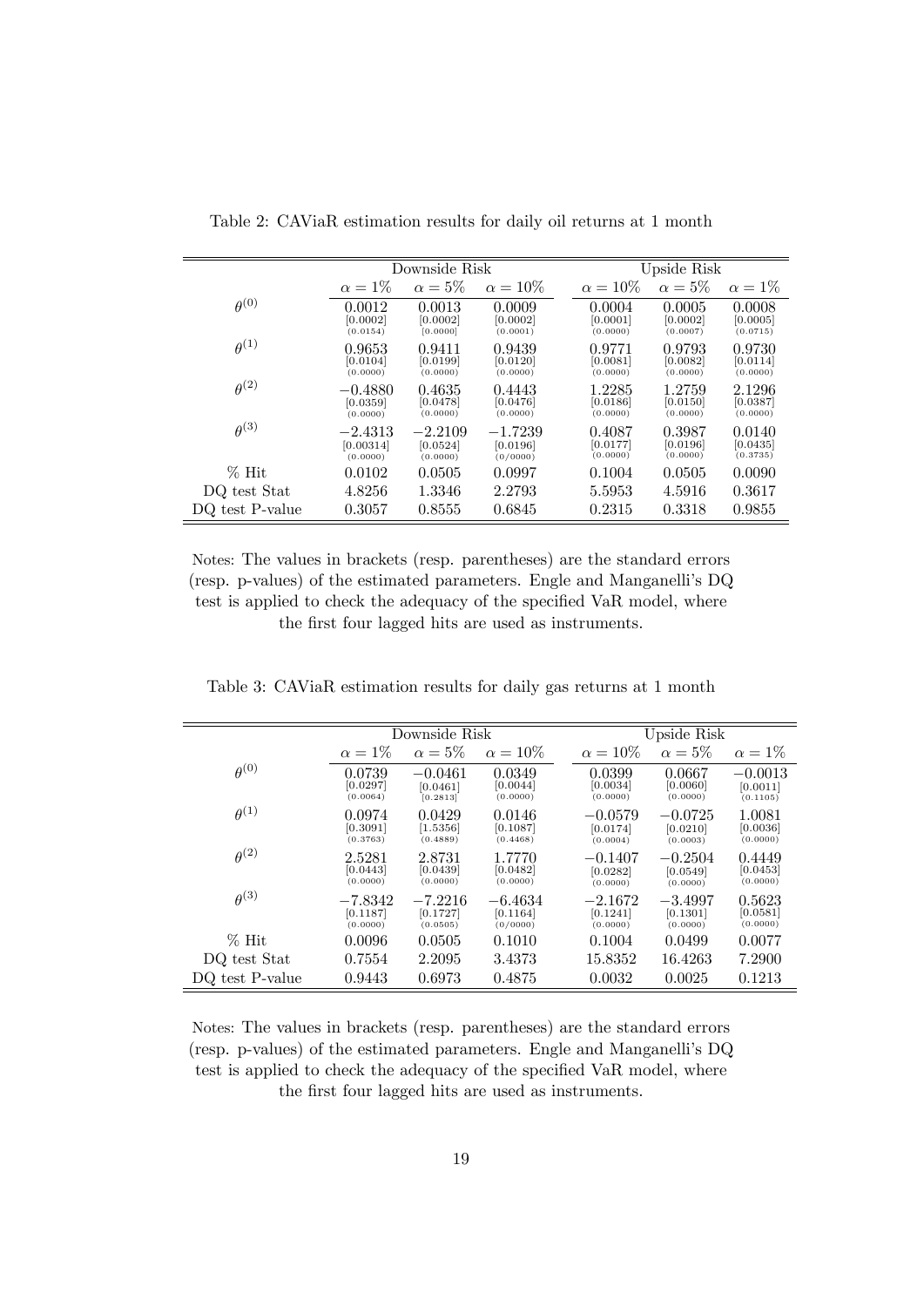|                 |                                   | Downside Risk                     |                                   | Upside Risk                       |                                   |                                   |
|-----------------|-----------------------------------|-----------------------------------|-----------------------------------|-----------------------------------|-----------------------------------|-----------------------------------|
|                 | $\alpha = 1\%$                    | $\alpha=5\%$                      | $\alpha = 10\%$                   | $\alpha = 10\%$                   | $\alpha = 5\%$                    | $\alpha=1\%$                      |
| $heta^{(0)}$    | 0.0015<br>[0.0007]<br>(0.0166)    | 0.0018<br>[0.0005]<br>[0.0001]    | 0.0012<br>[0.0002]<br>(0.0000)    | 0.0008<br>[0.0002]<br>(0.0002)    | 0.0015<br>[0.0003]<br>(0.0000)    | 0.0024<br>[0.0008]<br>(0.0018)    |
| $\theta^{(1)}$  | 0.9205<br>[0.0422]<br>(0.0000)    | 0.8737<br>[0.0339]<br>(0.0000)    | 0.8685<br>[0.0255]<br>(0.0000)    | 0.9339<br>[0.0212]<br>(0.0000)    | 0.9043<br>[0.0187]<br>(0.0000)    | 0.9154<br>[0.0275]<br>(0.0000)    |
| $\theta^{(2)}$  | 6.5207<br>[0.0729]<br>(0.0000)    | 4.8475<br>[0.0733]<br>(0.0000)    | 3.0796<br>[0.0433]<br>(0.0000)    | 1.2313<br>[0.0213]<br>(0.0000)    | 1.8592<br>[0.0593]<br>(0.0000)    | 1.6271<br>[0.0367]<br>(0.0000)    |
| $heta^{(3)}$    | $-5.1929$<br>[0.0897]<br>(0.0000) | $-5.7090$<br>[0.1048]<br>(0.0000) | $-4.5016$<br>[0.0405]<br>(0/0000) | $-1.6186$<br>[0.0317]<br>(0.0000) | $-4.8571$<br>[0.0491]<br>(0.0000) | $-5.6179$<br>[0.0801]<br>(0.0000) |
| $\%$ Hit        | 0.0096                            | 0.0518                            | 0.1010                            | 0.0991                            | 0.0492                            | 0.0102                            |
| DQ test Stat    | 6.2437                            | 1.0565                            | 5.0378                            | 8.5870                            | 2.1926                            | 4.8216                            |
| DQ test P-value | 0.1817                            | 0.9011                            | 0.2834                            | 0.0723                            | 0.7004                            | 0.3061                            |

Table 4: CAViaR estimation results for daily coal returns at 1 month

Notes: The values in brackets (resp. parentheses) are the standard errors (resp. p-values) of the estimated parameters. Engle and Manganelliís DQ test is applied to check the adequacy of the specified VaR model, where the first four lagged hits are used as instruments.

<span id="page-20-0"></span>Table 5: CAViaR estimation results for daily electricity returns at 1 month

|                 |                                   | Downside Risk                     |                                   | Upside Risk                       |                                   |                                   |  |
|-----------------|-----------------------------------|-----------------------------------|-----------------------------------|-----------------------------------|-----------------------------------|-----------------------------------|--|
|                 | $\alpha = 1\%$                    | $\alpha = 5\%$                    | $\alpha = 10\%$                   | $\alpha = 10\%$                   | $\alpha = 5\%$                    | $\alpha = 1\%$                    |  |
| $\theta^{(0)}$  | 0.0216<br>[0.0162]<br>(0.0911)    | 0.0010<br>[0.0003]<br>[0.0003]    | 0.0023<br>[0.0003]<br>(0.0000)    | 0.0001<br>[0.0000]<br>(0.0000)    | 0.0002<br>[0.0001]<br>(0.0001)    | $-0.0003$<br>[0.0001]<br>(0.0150) |  |
| $\theta^{(1)}$  | 0.5554<br>[0.3317]<br>(0.0470)    | 0.9450<br>[0.0150]<br>(0.0000)    | 0.8440<br>[0.0204]<br>(0.0000)    | 0.9888<br>[0.0036]<br>(0.0000)    | 0.9811<br>[0.0055]<br>(0.0000)    | 1.0070<br>[0.0012]<br>(0.0000)    |  |
| $heta^{(2)}$    | 10.1970<br>[0.3303]<br>(0.0000)   | 0.5385<br>[0.0142]<br>(0.0000)    | 0.6816<br>[0.0110]<br>(0.0000)    | $-0.1351$<br>[0.0050]<br>(0.0000) | 0.0713<br>[0.0229]<br>(0.0009)    | 0.4042<br>[0.0172]<br>(0.0000)    |  |
| $heta^{(3)}$    | $-6.2203$<br>[0.3773]<br>(0.0000) | $-1.8982$<br>[0.0099]<br>(0.0000) | $-3.7098$<br>[0.0151]<br>(0/0000) | $-0.3443$<br>[0.0068]<br>(0.0000) | $-0.8840$<br>[0.0159]<br>(0.0000) | 0.9902<br>[0.0197]<br>(0.0000)    |  |
| $%$ Hit         | 0.0102                            | 0.0505                            | 0.1004                            | 0.1017                            | 0.0512                            | 0.0090                            |  |
| DQ test Stat    | 6.5967                            | 46.4104                           | 80.6409                           | 45.1708                           | 19.3953                           | 7.1560                            |  |
| DQ test P-value | 0.1588                            | 0.0000                            | 0.0000                            | 0.0000                            | 0.0007                            | 0.1279                            |  |

Notes: The values in brackets (resp. parentheses) are the standard errors (resp. p-values) of the estimated parameters. Engle and Manganelliís DQ test is applied to check the adequacy of the specified VaR model, where the first four lagged hits are used as instruments.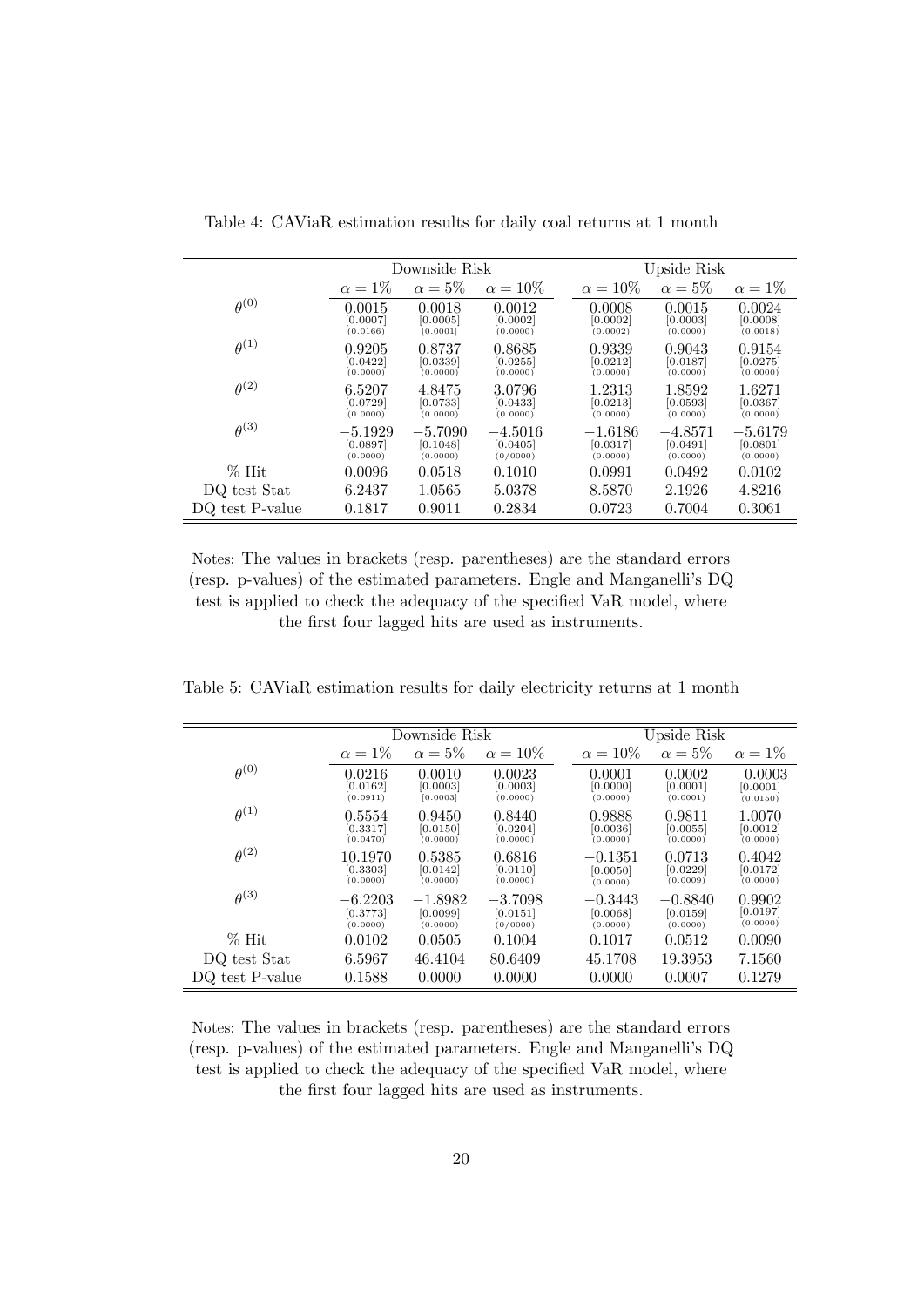<span id="page-21-0"></span>

| $X \Rightarrow Y$ | Oil                | Gas            | Coal                | Electricity        |
|-------------------|--------------------|----------------|---------------------|--------------------|
| Oil               | Х                  | 1.10<br>(0.31) | 4.05<br>$(0.00***)$ | 0.77<br>(0.80)     |
| $\rm Gas$         | $1.32\,$<br>(0.11) | X              | 0.67<br>(0.90)      | 0.94<br>(0.35)     |
| Coal              | 1.07<br>(0.35)     | 1.29<br>(0.12) | X                   | $0.54\,$<br>(0.98) |
| Electricity       | 0.79<br>(0.77)     | 1.22<br>(0.19) | 0.87<br>(0.66)      | X                  |

Table 6: Results of Granger causality test in mean at 1 month ("normal" times)

Notes: Between parentheses p-values. \*\*\* denotes rejection of the null hypothesis at  $1\%$  significance level. Granger causality tests are computed using  $p=30$  lags. Causality run from the left series to the top series.

|     |                   |                       |                    | DR.                  |                      |
|-----|-------------------|-----------------------|--------------------|----------------------|----------------------|
|     | $X \Rightarrow Y$ | Oil                   | Gas                | Coal                 | Electricity          |
|     | Oil               | X                     | 301.6<br>$(0.09*)$ | 347.6<br>$(0.00***)$ | 325.7<br>$(0.05*)$   |
| DR  | Gas               | 360.49<br>$(0.00***)$ | X                  | 372.5<br>$(0.00**)$  | 340.02<br>$(0.05^*)$ |
|     | Coal              | 2.03<br>(0.99)        | 6.05<br>(0.68)     | X                    | 328.27<br>$(0.03**)$ |
|     | Electricity       | 11.10<br>(0.25)       | 4.29<br>(0.70)     | 9.08<br>(0.38)       | Х                    |
|     |                   |                       |                    | UR.                  |                      |
|     | Oil               | X                     | 7.83<br>(0.38)     | 4.25<br>(0.86)       | 4.85<br>(0.81)       |
| UR. | Gas               | 4.28<br>(0.86)        | X                  | 6.83<br>(0.15)       | 15.25<br>(0.10)      |
|     | Coal              | 4.26<br>(0.83)        | 4.96<br>(0.79)     | X                    | 2.44<br>(0.98)       |
|     | Electricity       | 3.92<br>(0.89)        | 12.92<br>(0.17)    | 13.67<br>(0.14)      | X                    |

<span id="page-21-1"></span>Table 7: Results of Granger causality test in distribution tails at 1 month (extreme movements)

Notes: Between parentheses p-values. \*\*\* (resp. \*\*,\*) denotes rejection of the null hypothesis at  $1\%$  significance level (resp.  $5\%, 10\%$ ). Granger causality tests are computed using p=30 lags. DR and UR denote Downside and Upside Risks respectively. Causality run from the left series to the top series.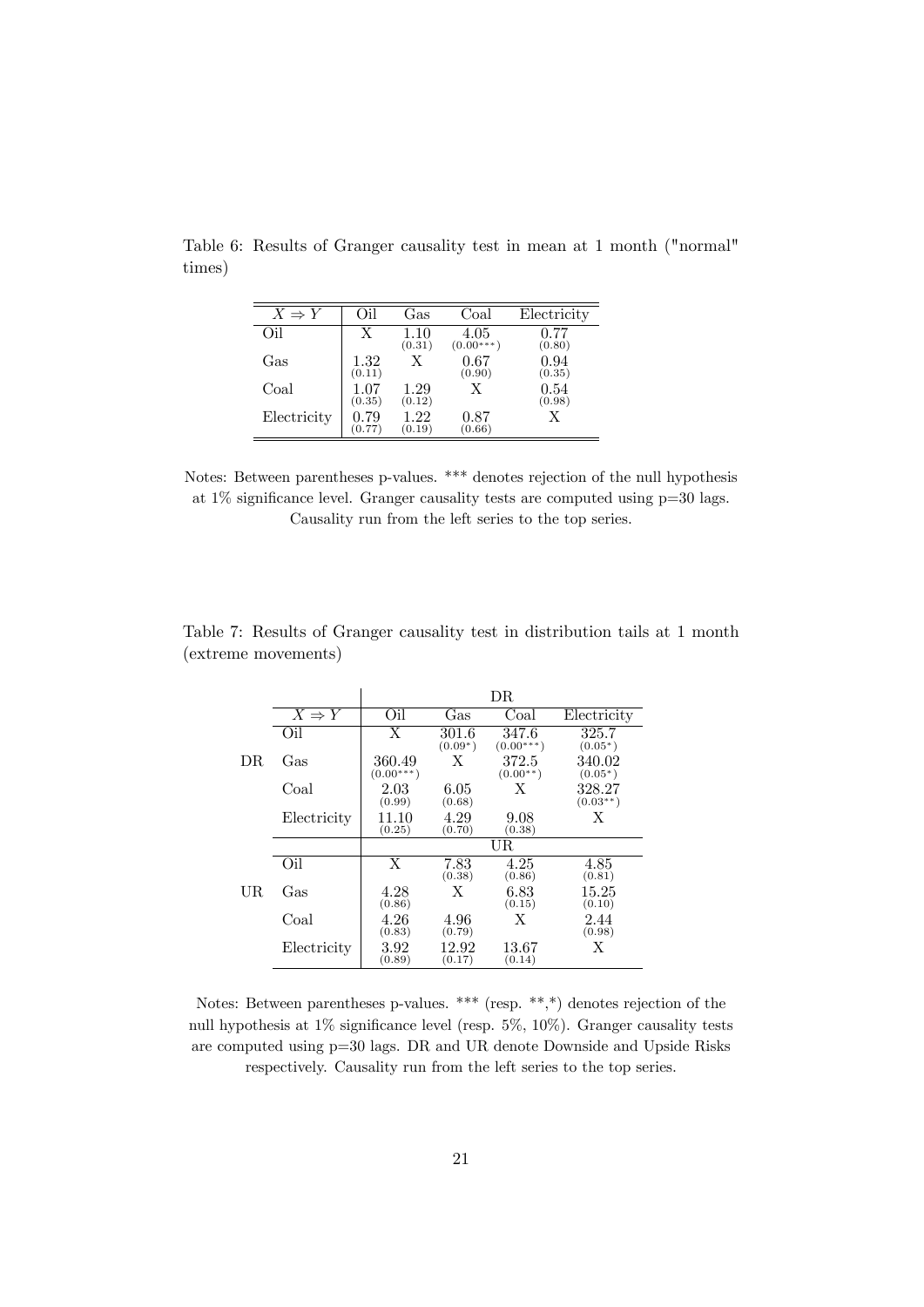|     |                   |                  |                      | DR                   |                      |
|-----|-------------------|------------------|----------------------|----------------------|----------------------|
|     | $X \Rightarrow Y$ | Oil              | Gas                  | Coal                 | Electricity          |
|     | Oil               | X                | 317.23<br>$(0.02**)$ | 376.4<br>$(0.00***)$ | 387.7<br>$(0.00***)$ |
| DR. | Gas               | 230.40<br>(0.96) | X                    | 246.9<br>(0.83)      | 245.47<br>(0.85)     |
|     | Coal              | 225.81<br>(0.97) | 305.27<br>$(0.06*)$  | Х                    | 245.30<br>(0.85)     |
|     | Electricity       | 462.14<br>(0.33) | 482.04<br>(0.10)     | 439.55<br>(0.62)     | X                    |
|     |                   |                  |                      | UR.                  |                      |
|     | Oil               | X                | 256.08<br>(0.71)     | 464.70<br>(0.30)     | 286.80<br>(0.23)     |
| UR  | Gas               | 271.20<br>(0.46) | X                    | 266.16<br>(0.55)     | 299.62<br>(0.10)     |
|     | Coal              | 288.93<br>(0.20) | 259.11<br>(0.67)     | X                    | 260.18<br>(0.65)     |
|     | Electricity       | 390.62<br>(0.12) | 497.56<br>(0.17)     | 225.10<br>(0.97)     | X                    |

<span id="page-22-0"></span>Table 8: Results of Granger causality test in distribution tails at 10 month (extreme movements)

Notes: Between parentheses p-values. \*\*\* (resp. \*\*,\*) denotes rejection of the null hypothesis at  $1\%$  significance level (resp.  $5\%, 10\%$ ). Granger causality tests are computed using p=30 lags. DR and UR denote Downside and Upside Risks respectively. Causality run from the left series to the top series.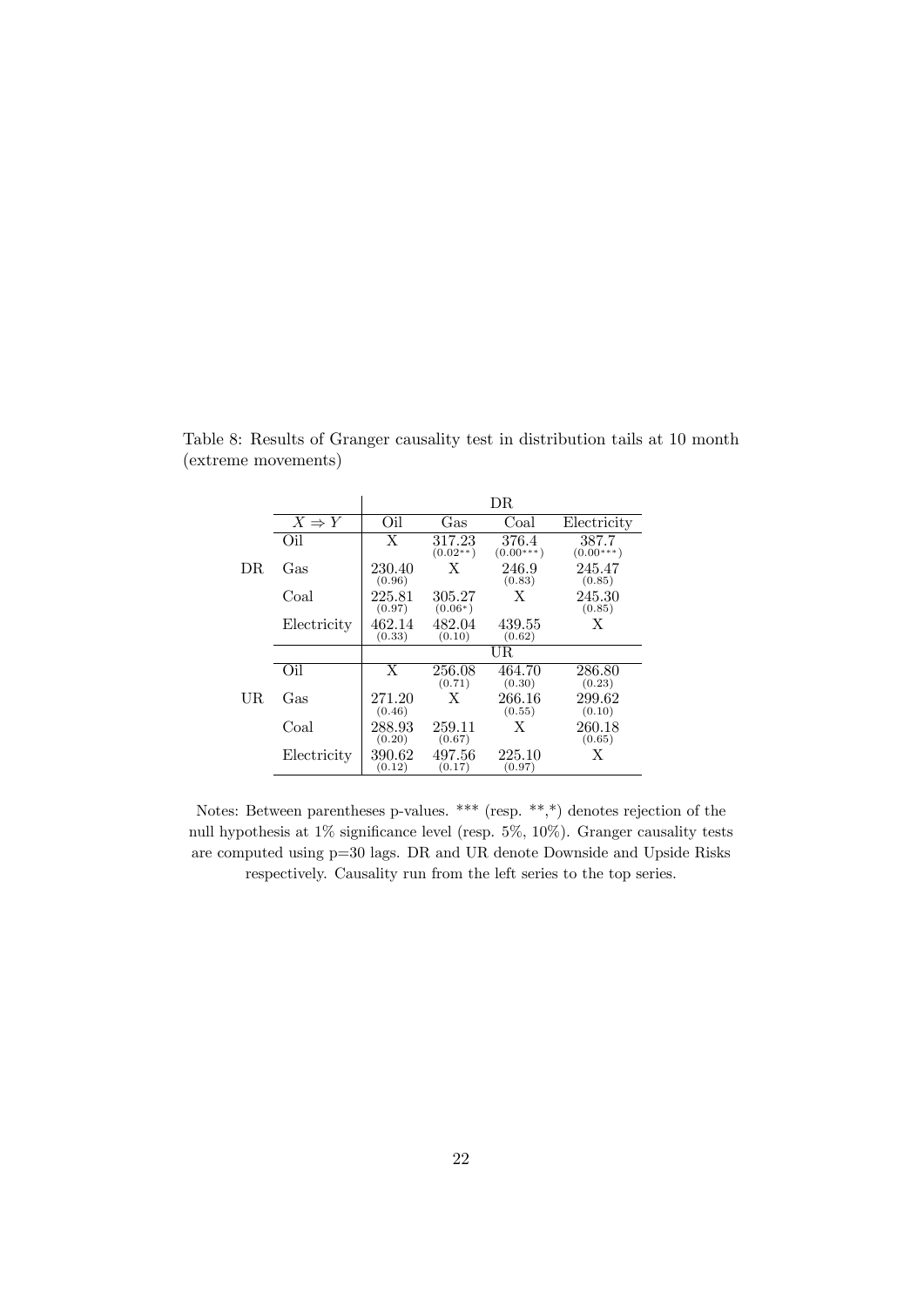|     |                   |                  |                      | DR                    |                      |
|-----|-------------------|------------------|----------------------|-----------------------|----------------------|
|     | $X \Rightarrow Y$ | Oil              | $\rm Gas$            | Coal                  | Electricity          |
|     | Oil               | X                | 324.79<br>$(0.01**)$ | 385.15<br>$(0.00***)$ | 461.91<br>(0.18)     |
| DR. | Gas               | 278.93<br>(0.34) | X                    | 276.11<br>(0.38)      | 570.51<br>(0.17)     |
|     | Coal              | 238.69<br>(0.91) | 306.85<br>$(0.06*)$  | X                     | 247.59<br>(0.83)     |
|     | Electricity       | 463.15<br>(0.32) | 575.02<br>(0.14)     | 581.14<br>(0.10)      | X                    |
|     |                   |                  |                      | UR                    |                      |
|     | Oil               | X                | 280.16<br>(0.32)     | 466.49<br>(0.28)      | 324.26<br>$(0.01**)$ |
| UR  | Gas               | 243.67<br>(0.87) | X                    | 496.49<br>$(0.06*)$   | 323.88<br>$(0.01**)$ |
|     | Coal              | 249.15<br>(0.81) | 295.93<br>(0.13)     | Х                     | 552.77<br>(0.34)     |
|     | Electricity       | 451.93<br>(0.46) | 481.14<br>(0.14)     | 252.99<br>(0.76)      | X                    |

Table 9: Results of Granger causality test in distribution tails at 20 month (extreme movements)

Notes: Between parentheses p-values. \*\*\* (resp. \*\*,\*) denotes rejection of the null hypothesis at  $1\%$  significance level (resp.  $5\%, 10\%$ ). Granger causality tests are computed using p=30 lags. DR and UR denote Downside and Upside Risks respectively. Causality run from the left series to the top series.